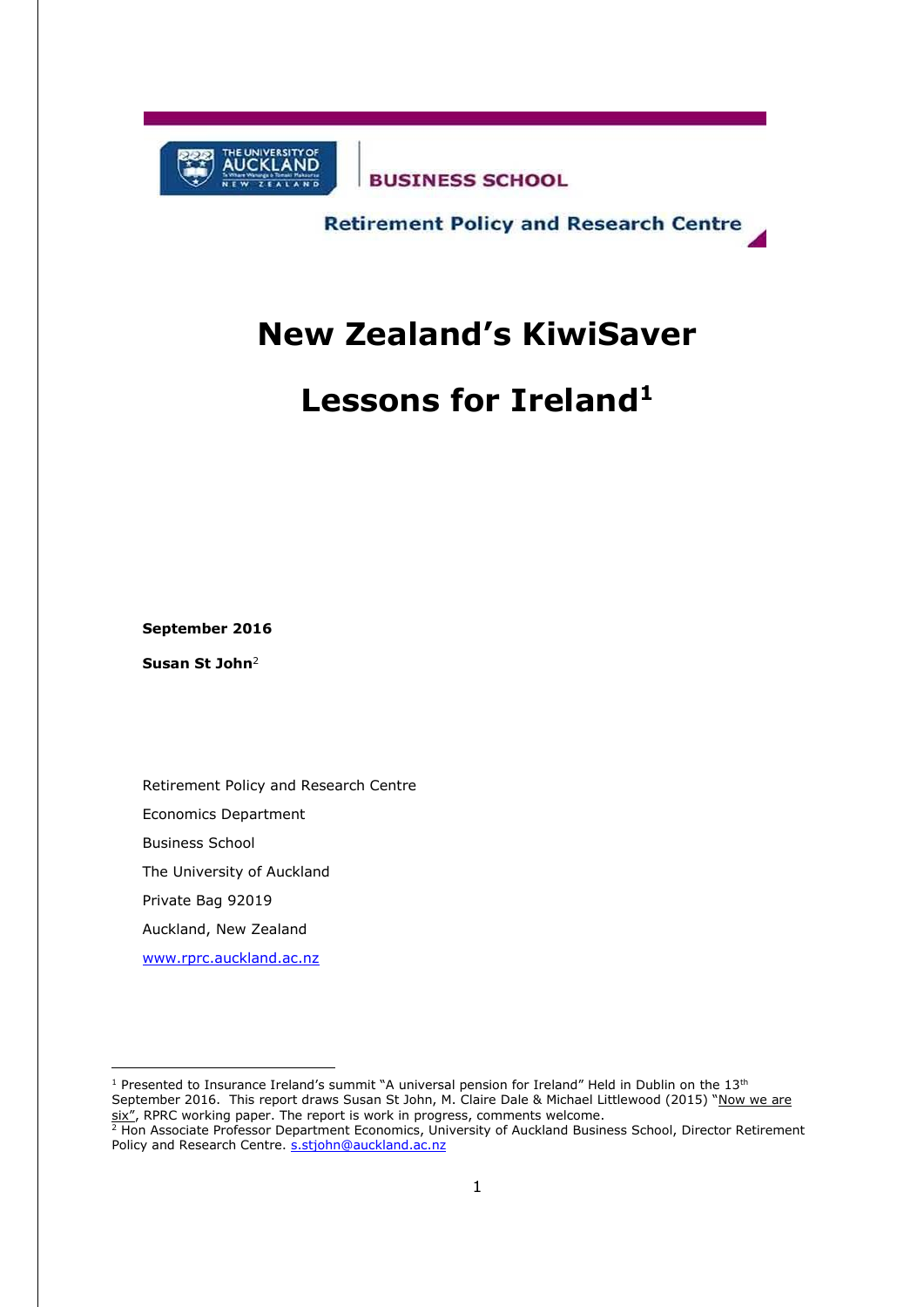<span id="page-1-0"></span>

| 1.                                                                         |  |
|----------------------------------------------------------------------------|--|
| 2.                                                                         |  |
| 3.                                                                         |  |
|                                                                            |  |
|                                                                            |  |
|                                                                            |  |
|                                                                            |  |
| 4.                                                                         |  |
|                                                                            |  |
|                                                                            |  |
|                                                                            |  |
|                                                                            |  |
|                                                                            |  |
| 5.                                                                         |  |
|                                                                            |  |
|                                                                            |  |
|                                                                            |  |
|                                                                            |  |
| 6.                                                                         |  |
|                                                                            |  |
|                                                                            |  |
|                                                                            |  |
| Should there be 'holidays' and access to funds for hardship or housing? 23 |  |
|                                                                            |  |
|                                                                            |  |
|                                                                            |  |
|                                                                            |  |
| 7.                                                                         |  |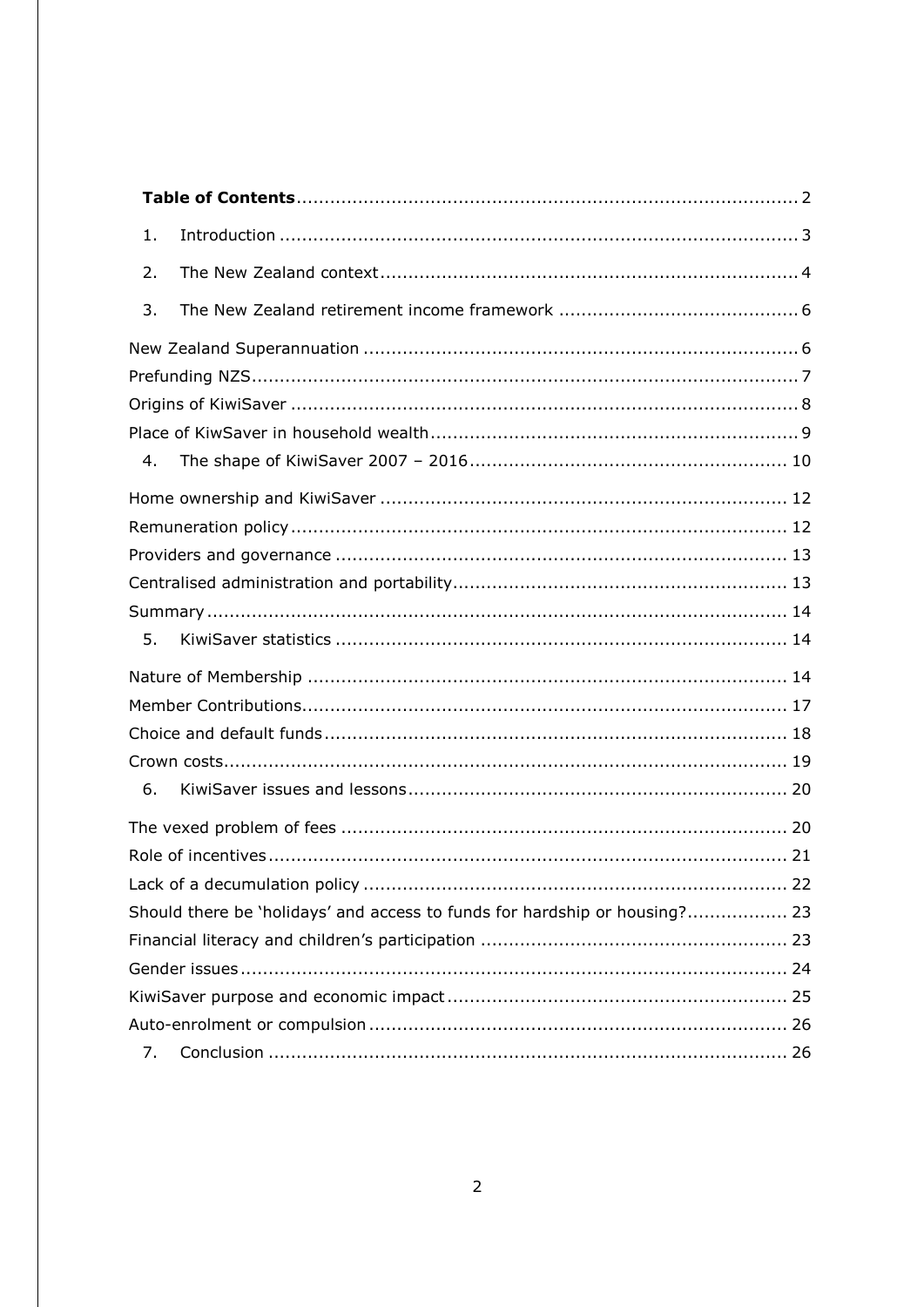# <span id="page-2-0"></span>**1. Introduction**

New Zealand's **KiwiSaver** was introduced on 1 July 2007 as the world's first national opt-out retirement savings scheme. The 'soft compulsion' automatic enrolment feature continues to be an influence in the design of opt-out schemes in other countries such as the UK and Ireland. KiwiSaver has grown to be an important part of New Zealand's very simple retirement income framework.

The framework consists of a universal state pension called New Zealand Superannuation (NZS) supplemented by KiwiSaver and other voluntary savings including remaining employment-based superannuation. Widespread home ownership also underpins living standards in retirement.

Unlike most other countries, New Zealand treats private retirement saving for tax purposes much the same as saving in a bank deposit. Where traditional tax regimes treat both employer and personal contributions and income earned in the fund favourably, all tax concessions for retirement saving were abolished in New Zealand in the late 1980s (St John and Ashton 1993). Since then, contributions to retirement savings schemes are made out of after-tax income and earnings in the fund are taxed at the saver's tax rate. Then, just like taking money out of a bank deposit, withdrawals are considered to be return of capital and hence tax-free.

When the tax concessions were removed over twenty five years ago, many employment-based retirement schemes were closed, and many defined benefit (pension) schemes were replaced by defined contribution schemes. Public-sector pension schemes were closed to new members in 1992. By the mid-2000s, coverage of the workforce in employment-based retirement schemes had fallen to only around 14 percent, with few in pension schemes (St John 2007a, St John 2007b)

In 2007, KiwiSaver, the world's first national auto-enrolment national saving scheme offered wide access to work-based saving. Membership however was not confined to those in paid work. There were 2.65 million members by the end of June 2016 which excluding children represents approximately 78 percent of the working-age population.<sup>3</sup>

KiwiSaver is in its tenth year. It has achieved remarkable acceptance, low administration costs, and wide transparency. It complements the few remaining employment-based schemes. Nevertheless there are concerns: the low levels of contribution, its use for housing, too many in default schemes, low default contribution rates, level of fees and competition, gender issues, and the lack of longevity protection and annuitisation options. This report describes aspects of KiwiSaver that may be of interest to Ireland as it investigates its own opt-out savings scheme.

<sup>&</sup>lt;sup>3</sup> Those aged 18-65. Inland Revenue, "Annual KiwiSaver Statistics," 2016, [http://www.kiwisaver.govt.nz/statistics/monthly/.](http://www.kiwisaver.govt.nz/statistics/monthly/) Info share Stats NZ.

<http://www.stats.govt.nz/infoshare/Default.aspx>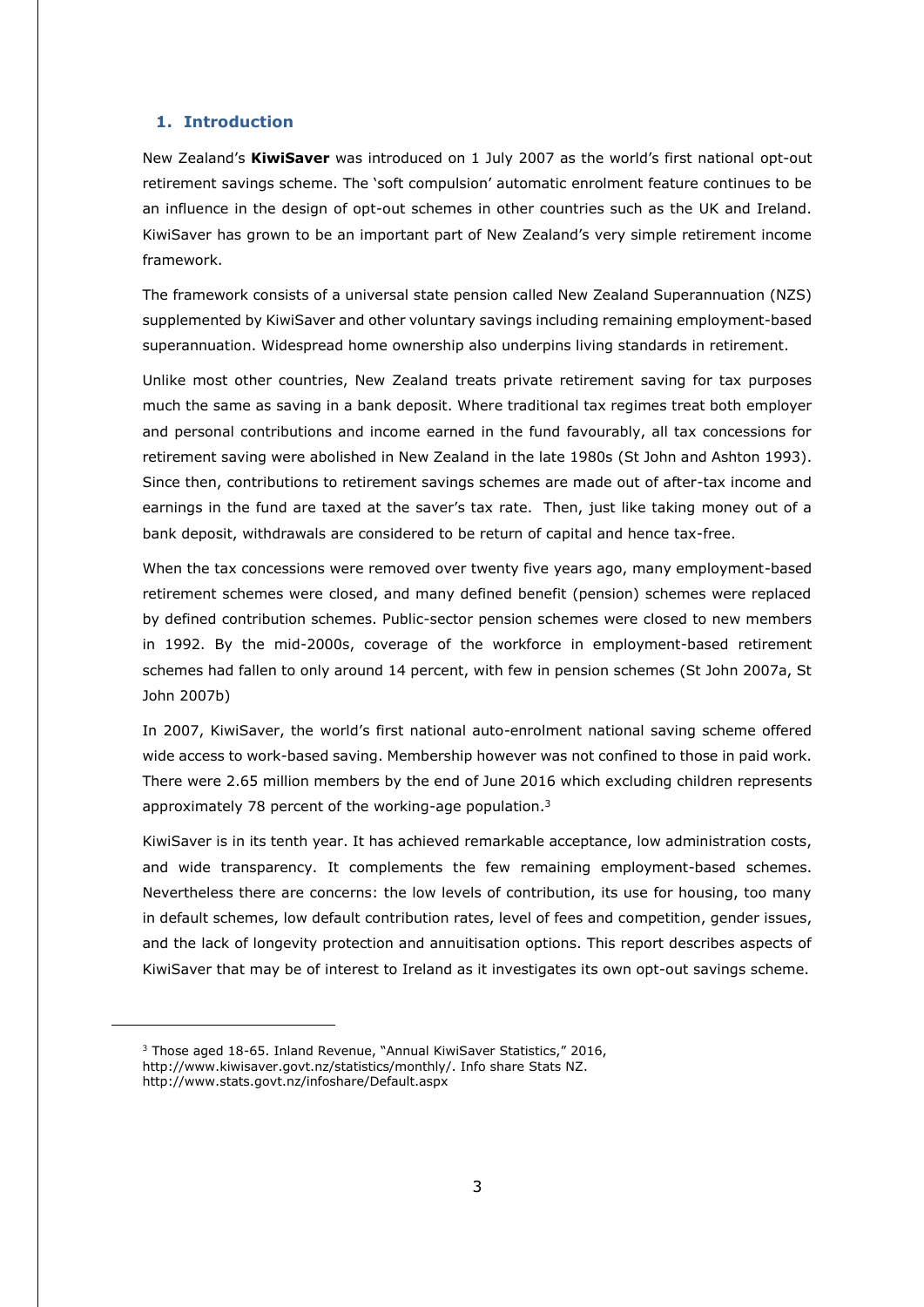## <span id="page-3-0"></span>**2. The New Zealand context**

#### **Table 1. Key economic indicators**

| <b>Population</b>                            | 4.66m         |
|----------------------------------------------|---------------|
| Gross domestic product                       | \$249b        |
| <b>GDP</b> per capita                        | \$53,777      |
| <b>Economic growth</b>                       | 2.4%          |
| <b>Economic growth</b><br>per capita         | 05%           |
| Unemployment rate                            | 5.2%          |
| <b>Inflation rate</b>                        | 0.4%          |
| <b>Current account deficit</b>               | \$7.5b 3% GDP |
| Interest rates (OCR)                         | 2.25%         |
| Source: Monthly Economic Review August 2016. |               |

(Exchange rate 1 NZD = 0.6440 EUR August 2016)

New Zealand is a small remote island nation with a population of 4.7 million. It is a trade dependent economy with a persistent current account deficit (3% of GDP), and a large negative net international investment positon (-63% of GDP).

Private sector borrowing rather than government borrowing is used to fund ongoing current account deficits and net public debt is low at around 26% of GDP (The Treasury 2016). <sup>4</sup> This figure is even lower at around 13% falling to 8% by 2020, if the assets of the New Zealand Superannuation Fund (sovereign wealth fund) are netted off as some economists argue is appropriate (Council of Trade Unions 2016). New Zealand's comparatively strong fiscal position taking sovereign wealth funds into account is shown in Figure 1.

Continuing low dairy prices, a high exchange rate, and economic growth driven by largely by immigration are current economic concerns. The high exchange rate negatively affects export earnings but makes imports cheaper thus holding down inflation as measured by the consumer price index (CPI) while slow wage growth and welfare payments tied only to the CPI are adding to acute distributional problems.

Compounding the conundrums, interest rates are at historically very low levels and are set to fall even lower. Low interest rates are helping to inflate the biggest property bubble in the developed world (see Figure 2) with the result Auckland, the main city, is being described as the world's least affordable. 5

<sup>5</sup> [http://www.nzherald.co.nz/nz/news/article.cfm?c\\_id=1&objectid=10487926](http://www.nzherald.co.nz/nz/news/article.cfm?c_id=1&objectid=10487926)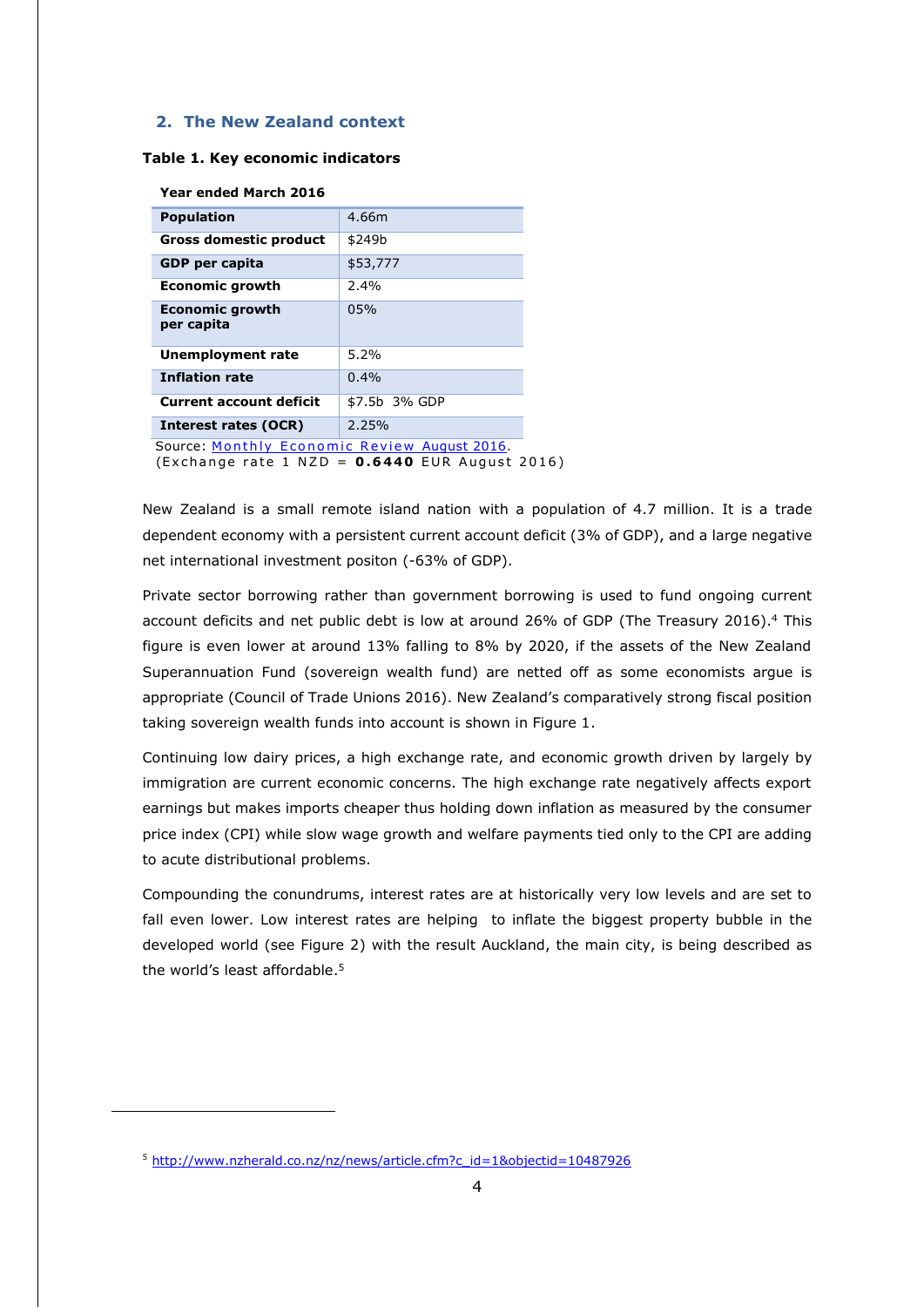# **Figure 1. Net general Government Debt in OECD as %GDP, 2015. Source OECD Economic Outlook June 2016.**



New Zealand has a very unequal wealth distribution, and has no capital gains tax except for short term gains by investors.



-



The astonishing housing bubble is reminiscent of that in Ireland in the mid-2000s, however it has to date been driven, not by over-supply, but by serious under supply and high immigration. In mid-2016 there is no sign of the slowing of the rises in prices in the largest city Auckland where expected intensification of housing and zoning changes are adding fuel to the speculative flames. Many commentators are predicting a painful collapse of the bubble.<sup>6</sup>

<sup>&</sup>lt;sup>6</sup> See Gould( 2016) [http://www.nzherald.co.nz/business/news/article.cfm?c\\_id=3&objectid=11655554](http://www.nzherald.co.nz/business/news/article.cfm?c_id=3&objectid=11655554) [http://www.radionz.co.nz/news/national/306266/auckland-housing-facing-'violent-end'-expert](http://www.radionz.co.nz/news/national/306266/auckland-housing-facing-)

[http://www.newshub.co.nz/tvshows/story/three-expert-economists-make-predictions-on-if-auckland](http://www.newshub.co.nz/tvshows/story/three-expert-economists-make-predictions-on-if-auckland-housing-bubble-will-burst-and-when-2016072912#axzz4GnPPLLY2)[housing-bubble-will-burst-and-when-2016072912#axzz4GnPPLLY2](http://www.newshub.co.nz/tvshows/story/three-expert-economists-make-predictions-on-if-auckland-housing-bubble-will-burst-and-when-2016072912#axzz4GnPPLLY2)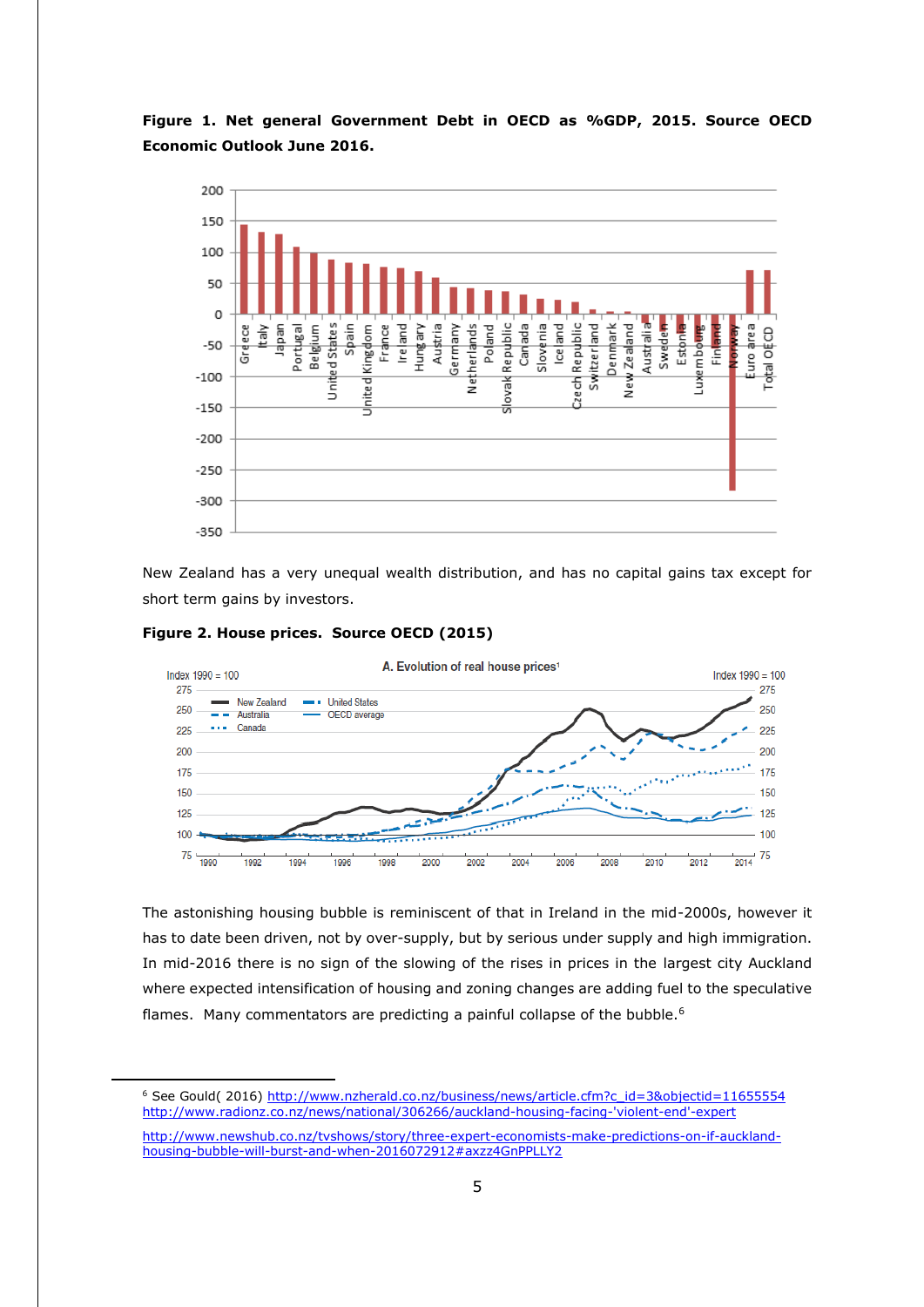# <span id="page-5-0"></span>**3. The New Zealand retirement income framework**

#### <span id="page-5-1"></span>*New Zealand Superannuation*

The non-contributory universal taxable state pension, New Zealand Superannuation (NZS) at age 65 provides a very comprehensive first tier of retirement income. Currently, there is no income or asset test, and meeting a low residency test of 10 years after age 20, (with at least five years after age 50) is all that is required, although there may be offsets if a retiree has an overseas state pension. The rate is adjusted to never fall below a floor of 66 percent of the average wage for a couple, with higher rates for single people and those who live alone. As illustrated in Table 2 the tax system provides a limited clawback, with top income earners receiving a net 76-77% of the net amount received by those with no other income.

| Category                | % net<br>average<br>wage | Annual Gross<br>rate | Annual<br>Net  | Annual<br>Net  |
|-------------------------|--------------------------|----------------------|----------------|----------------|
|                         |                          | $NZ$ \$* (gross)     | Primary<br>Tax | 33%<br>$Tax**$ |
| Single, living alone    | 43%                      | \$23,058             | \$20,008       | \$15,449       |
| Single, sharing         | 40%                      | \$21,192             | \$18,468       | \$14,198       |
| Partnered person (each) | 33%                      | \$17,458             | \$15,390       | \$11,697       |

# **Table 2: New Zealand Superannuation rates at 1 April 2016.**

Source: Work and Income website:<http://www.workandincome.govt.nz/>

\*\* net amount retained when NZS is taxed at the top income tax rate of 33%.

 $*1$  NZD = 0.6440 EUR August 2016

-

NZS is best seen as a sophisticated yet simple variant of social insurance; it is neither earningsrelated nor contributory but fulfils the role of a basic individual income. Compared with basic age pensions internationally, and with other welfare benefits domestically, NZS is both simple and generous. Home ownership rates are high and housing costs are relatively low. As a consequence, New Zealand has very low rates of pensioner hardship, despite high rates of hardship among those on welfare benefits.

Nevertheless around 9% of those over 65 have incomes under the unofficial poverty line<sup>7</sup> and 3% experience material deprivation (Perry 2015, p 157). As at the end of March 2016, 7,768 of a population of 713,753 aged over 65 are supported by other main welfare benefits (Ministry of Social Development 2016 p 4, 15). A number roughly between 21,400 to 64,000 experience deprivation and/or income poverty<sup>8</sup>. Of these, the majority receive NZS but may still fail to make ends meet.

Current retirees show a significant dependence on NZS. Research has found that for those over the age of 65, 40 percent have virtually no income sources other than NZS and 20 percent have

[http://www.interest.co.nz/property/80676/yale-econometrics-professor-tipped-win-nobel-prize-writes](http://www.interest.co.nz/property/80676/yale-econometrics-professor-tipped-win-nobel-prize-writes-paper-saying-auckland)[paper-saying-auckland](http://www.interest.co.nz/property/80676/yale-econometrics-professor-tipped-win-nobel-prize-writes-paper-saying-auckland)

 $760\%$  constant value, after housing costs, equivalised household income (Perry, 2015, Table I3).

<sup>&</sup>lt;sup>8</sup> A range of means-tested supplements such as for disability and accommodation are also accessed by 21% of those over 65 (see MSD, 2016 for more detail).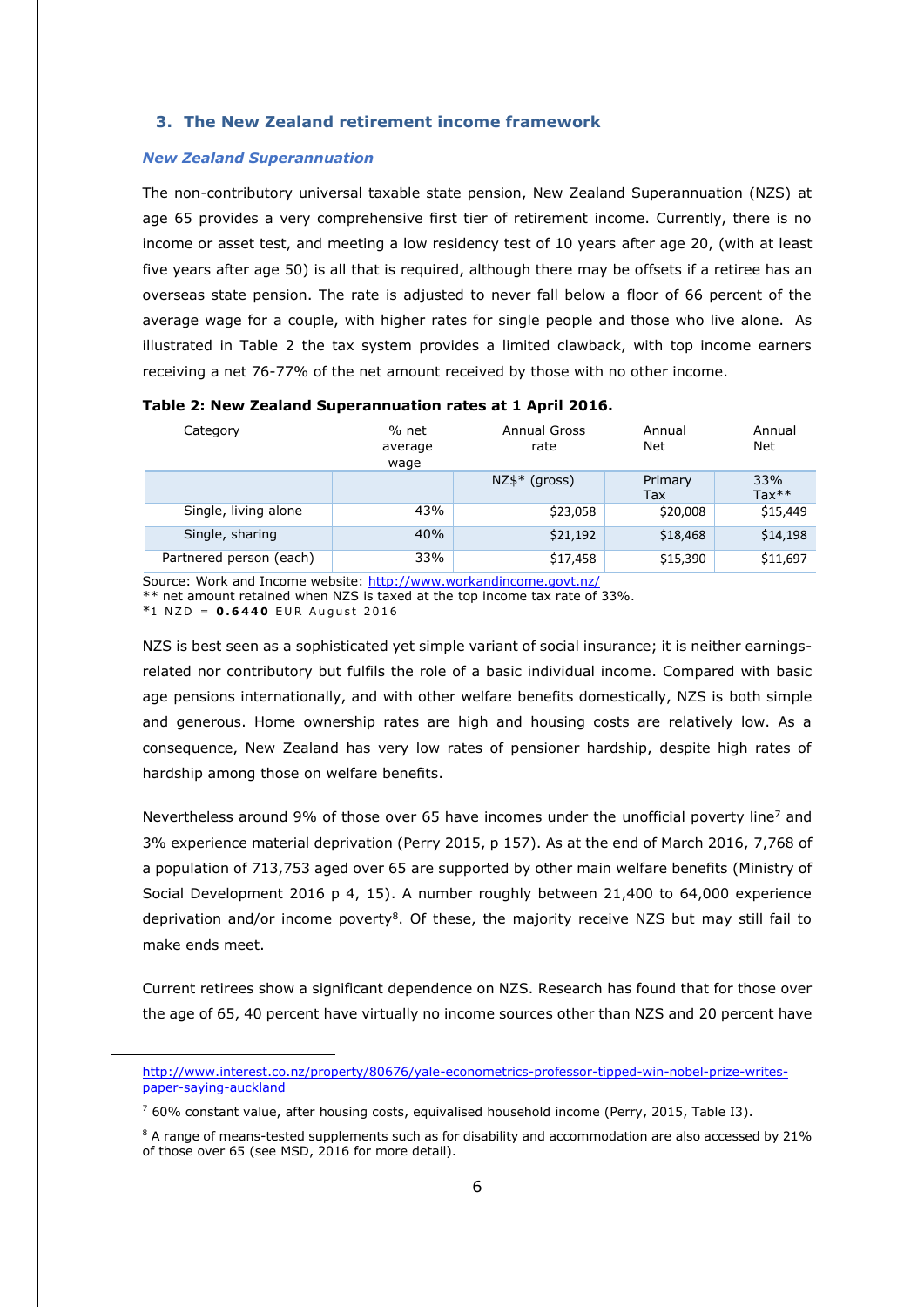on average around 80 percent of their income from NZS and other government transfers (Perry, 2015).

The success of NZS can be seen in Figure 3 where the low rate of pensioner hardship is shown by using comparative measures of enforced lacks. New Zealand has the lowest rate in the OECD.





While low-income earners do fairly well in an international comparison of public pensions, those on average earnings or above have relatively low replacement rates (OECD 2011).<sup>9</sup> Replacement rates decline more quickly as income increases in New Zealand than in other countries because of the flat rate nature of the basic pension. The counter consideration is that high replacement rates in other countries are usually only for those with a full contributions' record.

# <span id="page-6-0"></span>*Prefunding NZS*

-

In 2001, the government introduced a mechanism to set aside tax revenues to help pay for the future cost of NZS. This allowed some of the then significant fiscal surpluses to be diverted in preference to reducing income taxes. The mechanism does not change the expected cost of NZS (the benefits were unchanged) but was intended to change the incidence of that cost by providing some tax smoothing.

<sup>9</sup> Note that the OECD takes the 'living alone' rate for the New Zealand calculations. The international comparisons reflect only mandatory state-provided pension arrangements and ignore private provision.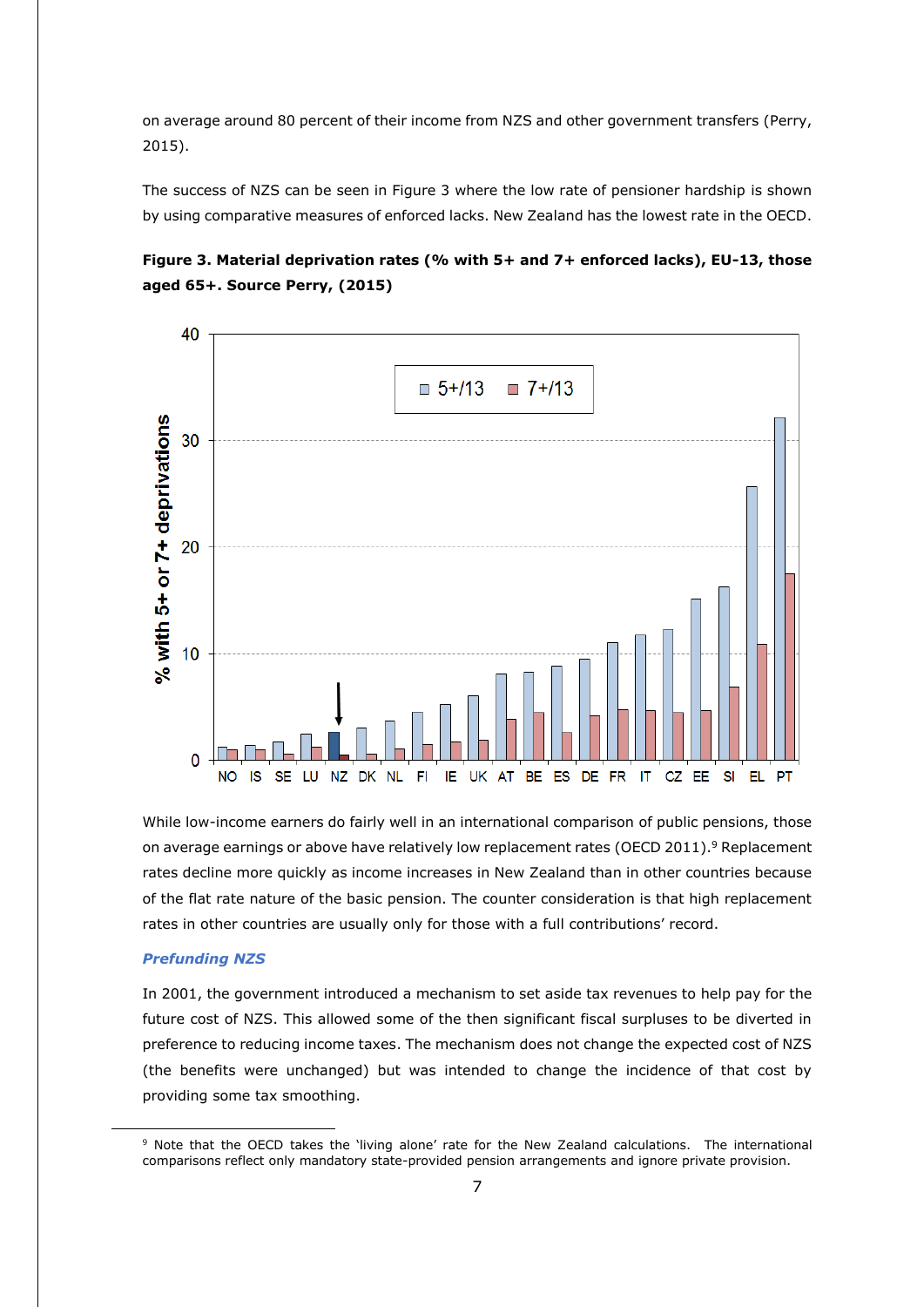The NZSF is a 'sovereign wealth fund', and between 2003 and 2008 contributions from government were initially about 1% of GDP. As a consequence of the fiscal impact of the GFC, the government suspended contributions in 2008 and has not resumed them, citing the need to first reduce net public debt to 20%.

The NZSF held \$30.31 billion of assets at the end of May 2016, achieving an average before tax after costs annual return of around 10% since its inception. It is managed by 'Guardians' at arms-length with about 80% invested overseas. The government is expected to make the first withdrawals to help meet the costs of NZS in 2031/32 and the size of the fund is expected to peak in 2080 (New Zealand Superannuation Fund 2015).

The fund can take a long view and has a 20 year investment horizon and is invested 80% in equities and 20% in fixed income assets. It has outperformed the alternative of repaying public debt returning well above the government bond rate as shown in Table 3.

The fund was named the world's leading sovereign fund by JP Morgan in 2016. There has been discussion from time to time about using the NZSF as a default fund for KiwiSaver, especially as over time it has performed strongly and enjoys economies of scale. To do so, however, might be to muddy its purpose, which is to partially prefund the non-contributory NZS.

| As at June 2015                                                             | One year | <b>Five years</b> | <b>Since inception</b> |
|-----------------------------------------------------------------------------|----------|-------------------|------------------------|
| <b>Actual Fund</b><br>return (before<br>tax, after costs)                   | 14.64%   | 16.85%            | 10.11%                 |
| Value added<br>(compared to<br>passive reference<br>portfolio<br>benchmark) | 4.45%    | 3.65%             | 1.31%                  |
| Net return over<br>the Treasury bill<br>return                              | 11.16%   | 14.09%            | 5.53%                  |

#### **Table 3 The NZ Superannuation Fund returns. Source: NZ Super Fund (2015).**

#### <span id="page-7-0"></span>*Origins of KiwiSaver*

As noted in the introduction, tax changes in the late 1990s that eliminated tax concessions for registered superannuation schemes led to marked decreased coverage of the workforce by the 2000s. Drawing on the advice of the Savings Product Working Group (2004) the Government sought to extend coverage of work-based saving. In July 2007, under The KiwiSaver Act (2006) KiwiSaver became the world's first auto-enrolment, opt-out, national retirement saving scheme.

KiwiSaver's purpose was expressed in the Act as follows:

*to encourage a long-term savings habit and asset accumulation by individuals who are not in a position to enjoy standards of living in retirement similar to those in pre-retirement. The Act aims to increase individuals' well-being and financial independence, particularly in retirement, and to provide retirement benefits.*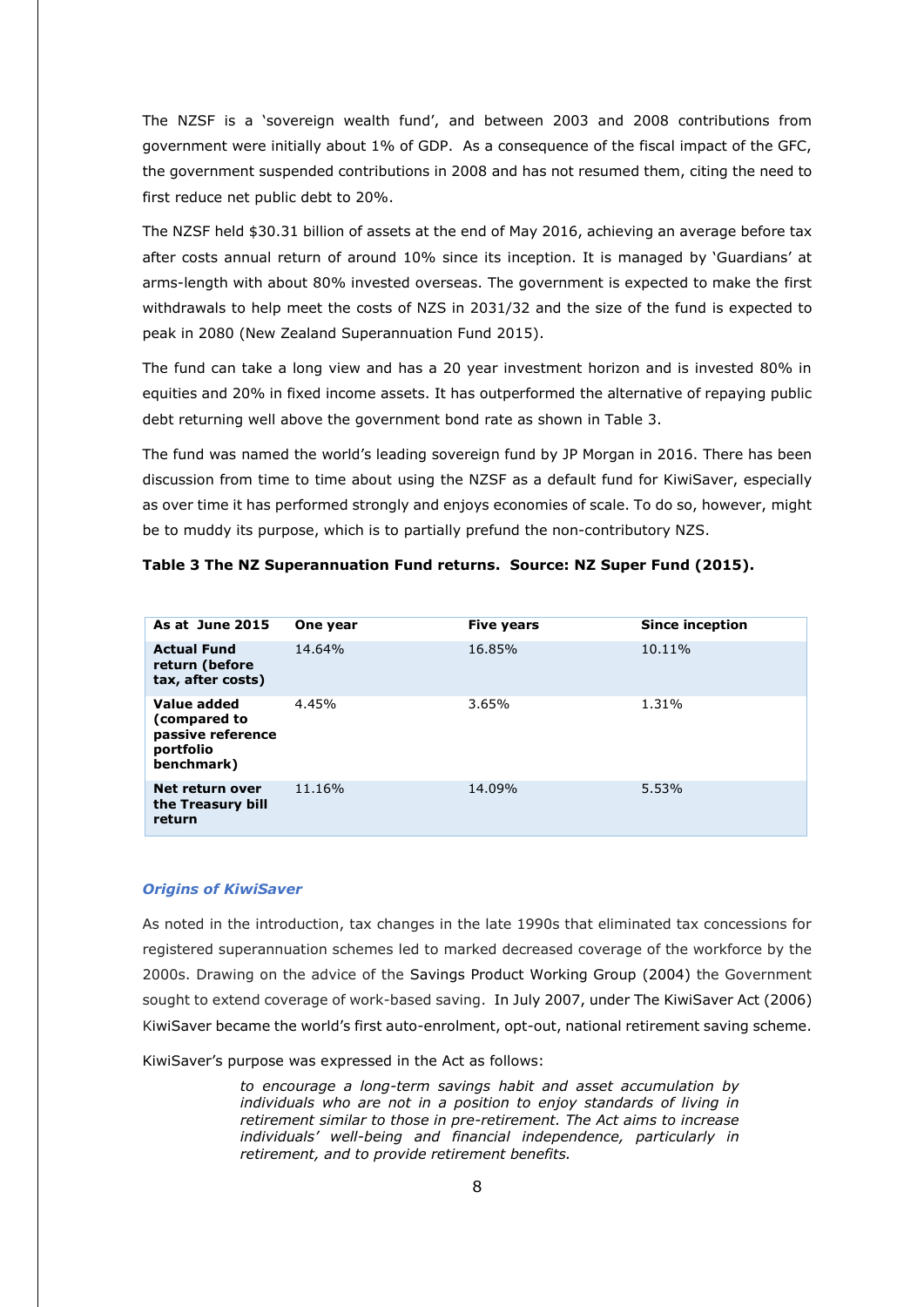Despite the cautions of the original Saving Product Working Group in 2004 who wanted to design a product that did not displace existing schemes, statistics showed:

> *that the advent of KiwiSaver, along with a number of other factors, such as a tighter economic climate, employer rationalisation of employee benefits and the amalgamation of stand-alone employer sponsored schemes into retail master trust schemes, has had an impact on registered superannuation schemes.(Financial Markets Authority 2013b p.10)*

Table 4 shows the changes to registered schemes since the tax changes of 1990 were introduced and KiwiSaver introduced in 2007. While the assets under management has increased markedly for retail, defined benefit and defined contribution employer- sponsored schemes, both number of schemes and number of members have fallen steeply. Pensions in payment are approximately 65,000, representing nearly 10% of the currently retired population. Two thirds of these have pensions from the closed Government Superannuation Fund (GSF) scheme for state employees. There are only 51,730 of working age remaining in a defined benefit scheme including 10,000 in the GSF, with many of these schemes now closed. It is clear that there will be far fewer retirees with a supplementary private pension in the future.

| Table 4: Registered superannuation schemes, 2015 all employer-sponsored schemes |  |
|---------------------------------------------------------------------------------|--|
| (excluding $GSF)^{10}$ and retail schemes.                                      |  |

|                                                          |        | <b>Defined Benefit</b> |                                |                                                         | <b>Defined Contribution</b> |          |
|----------------------------------------------------------|--------|------------------------|--------------------------------|---------------------------------------------------------|-----------------------------|----------|
|                                                          | 2015   | 1990                   | $\frac{1}{2}$<br><b>Change</b> | 2015                                                    | 1990                        | % Change |
| Number of<br><b>Schemes</b>                              | 89     | 452                    | -80%                           | 58                                                      | 1,790                       | $-97%$   |
| <b>Total</b><br><b>Assets</b><br>(\$<br><b>Millions)</b> | 4,679  | 6,691                  | $-30%$                         | 12,493                                                  | 2,817                       | 343%     |
| Total<br>Members                                         | 41,730 | 101,217                | -58%                           | 159,128                                                 | 209,524                     | $-24%$   |
|                                                          |        |                        |                                | Retail Schemes (Membership Available to General Public) |                             |          |
| Number of<br><b>Schemes</b>                              | n/a    | n/a                    | n/a                            | 53                                                      | 113                         | $-53%$   |
| Assets (\$<br><b>Millions)</b>                           | n/a    | n/a                    | n/a                            | 5,961                                                   | 1466                        | 307%     |
| Total<br>Members                                         | n/a    | n/a                    | n/a                            | 143,663                                                 | 236,062                     | -39%     |

Source: Derived from Financial Markets Authority (2016)

#### <span id="page-8-0"></span>*Place of KiwSaver in household wealth*

Net household wealth in NZ including housing and land assets as at December 2015 was \$1127 billion. Of this figure, \$657 billion, or 58% was in real estate and \$488 billion or 42% was in net financial assets. KiwiSaver at 32.5 billion is about 7% of total net financial assets and roughly one third of total managed funds sector as is shown in Figure 5. Although small, the funds in

<sup>&</sup>lt;sup>10</sup> The state scheme for its own employees closed in 1992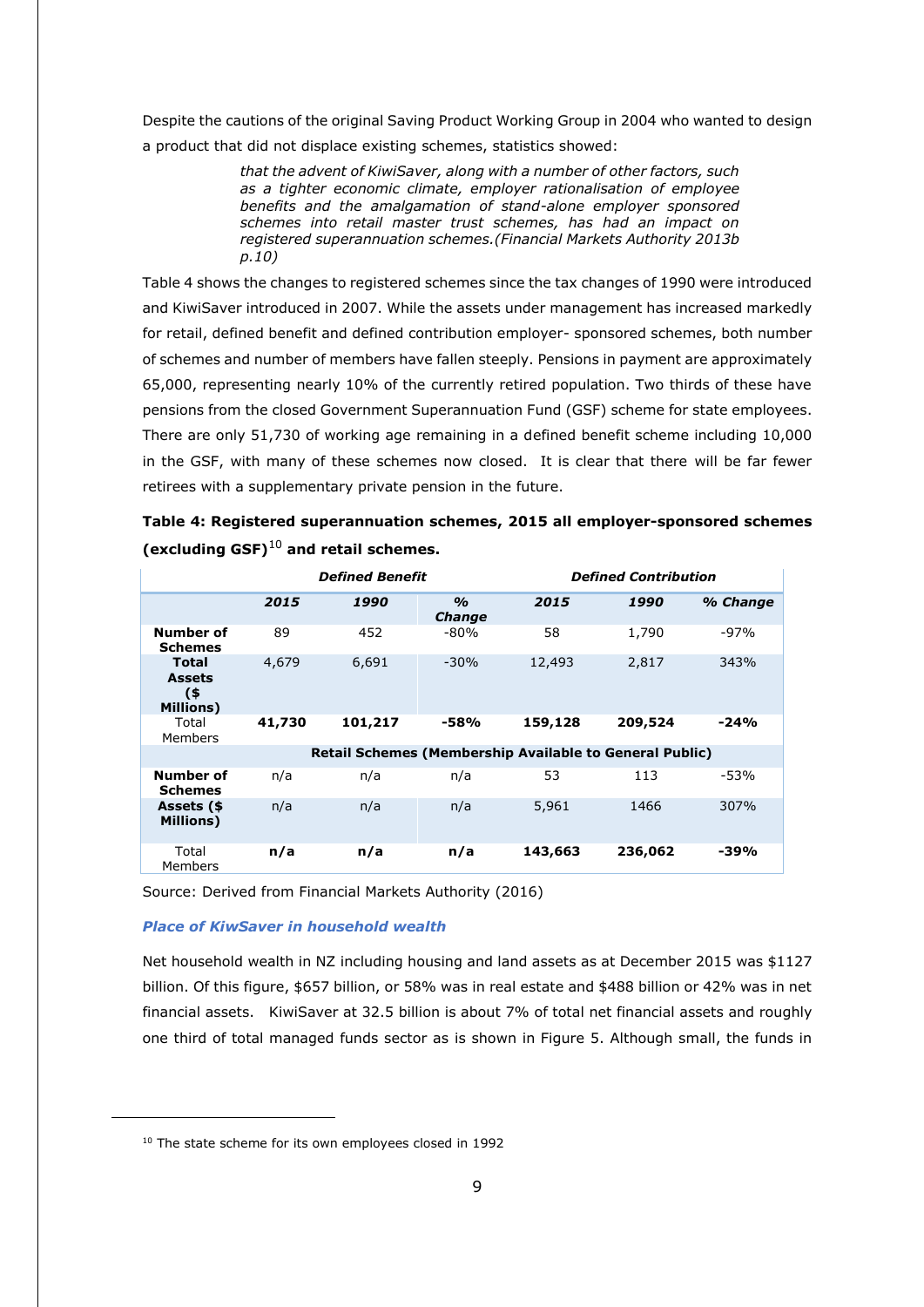KiwiSaver are growing rapidly, and since the end of 2014 have overtaken other superannuation schemes in asset value.



**Figure 5. KiwiSaver's place in the managed fund space. Source Reserve Bank website**

<span id="page-9-0"></span>Source: Reserve Bank,<http://www.rbnz.govt.nz/statistics/t41> Note the discontinuity from 2014 arises from a revised method of measurement.

#### **4. The shape of KiwiSaver 2007 – 2016**

The scheme, when first announced, was essentially an employee savings scheme, with contribution rates 4% or 8% and new employees automatically enrolled rather than deciding whether to 'opt-in'. The government subsidies were a flat NZ\$1,000 'sweetener' (the Kickstart) paid on joining, and an annual fees' subsidy of NZ\$40. These subsidies avoided the regressivity problem of traditional tax concessions and left NZ's no-concessional tax regime for saving unaffected. At this point, New Zealand looked like it was offering the world a natural experiment to ascertain the pure effect of an auto-enrolment, opt-out policy, uncomplicated by other incentives.

As set out in detail in St John, Littlewood and Dale (2014) many changes were made both before the start date, and subsequently. The effect of these was first to greatly enhance the subsidisation of saving in KiwiSaver. In 2006 an employer contribution tax-break was announced and just before KiwiSaver was due to start in July 2007 there were further big changes that caused major compliance problems for employers:

> *First, compulsory matching employer contributions for employees, starting at 1% from 1 April 2008, and then rising by a further 1% each year, reaching 4% from 1 April 2011; Second, a member tax credit (MTC) to savers that matched their contributions into KiwiSaver (or a complying superannuation fund) up to a maximum of \$20 per week from 1 July 2007; Third, an employer tax credit (ETC) that reimbursed contributions at a rate of 100% up to \$20 per week per employee from 1 April 2008. (Cullen 2007)*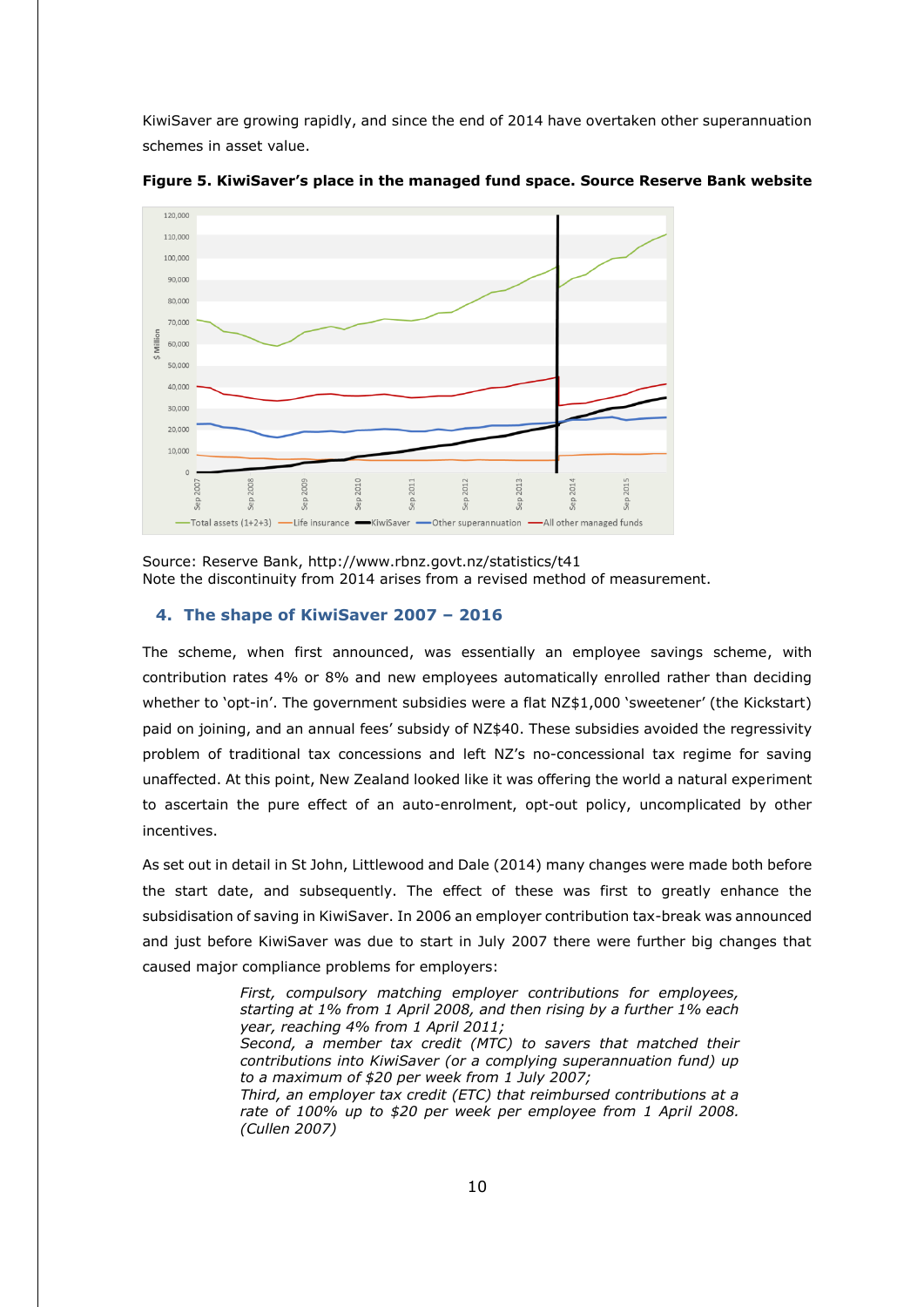The new MTC and ETC, applied to the first \$20 contributed by employees, were less regressive than pure tax exemptions, however the fiscal cost was still high. In addition, the MTC was not limited to those in employment and could be accessed by beneficiaries, unpaid caregivers, and the self-employed, for contributions up to \$20 a week.

In the first two years when the compulsory employer rate was 1% and 2% the ETC meant that the cost to the employer, even for higher waged employees, would be minimal. Also, the contributions of 1% (rising to 4% of employees' gross pay by 2011) applied only to those employees in the scheme, leaving much confusion as to what would happen with remuneration packages and wage negotiations. Nevertheless, the quasi-compulsory employer contribution was clearly expected to play a part:

> *There is no doubt that employer contributions will create a greater sense of employee loyalty. The accumulation of savings funds in this way will also create greater incentives for workers to stay in New Zealand. The Government expects that the phase-in of the compulsory matching employer contributions will be taken into account in wage and salary bargaining. (Cullen 2007)*

The introduction of KiwiSaver in 2007 was timed to coincide with the reform of the taxation of collective investment vehicles (CIVs) including superannuation schemes. The intent was to retain the tax-paid nature of superannuation schemes but to align the proxy tax rate on the scheme's investment income more closely with the tax rate of the individual investor. Superannuation schemes (and other CIVs) can become 'Portfolio Investment Entities' (PIEs), and the effect for most was that investment income in the fund was taxed preferentially.

PIEs have continued to offer considerable rewards by restructuring the way in which earned income is received (Chamberlain and Littlewood 2010). In 2016 under the PIE regime, investors whose top tax rate is 33% is advantaged 6 percentage points with a PIE rate of 28% for the taxation of their fund earnings.

In reporting on New Zealand's capital markets, the 2009 Taskforce re-affirmed the advantages of New Zealand's consistent and comprehensive broad-based low-rate income approach. They stressed the need for tax neutrality between tax treatment of income from investment including owner-occupied, rental property and other income. The tax advantage of those on the top tax rate in the PIE regime was seen as unjustified (Capital Markets Development Taskforce 2009).

Under the National-led government, the KiwiSaver tax-payer largess was progressively unwound from 2008 to make KiwiSaver 'more affordable' to both the individual and the state. The \$40 fee subsidy was abolished; the ETC was abolished and the MTC was reduced to 50c for every \$1 contributed by members up to a maximum of \$521 a year. The minimum employee contribution was first lowered to 2% and then became 3% matched by the employer's compulsory contribution of 3%. Employer contributions became subject to employer superannuation contribution tax (ESCT), and finally the kick-start was abolished in 2015.

At no point in the development of KiwiSaver or subsequent changes, has there been attention to the nature of the final payment on retirement. KiwiSaver is basically a lump sum, direct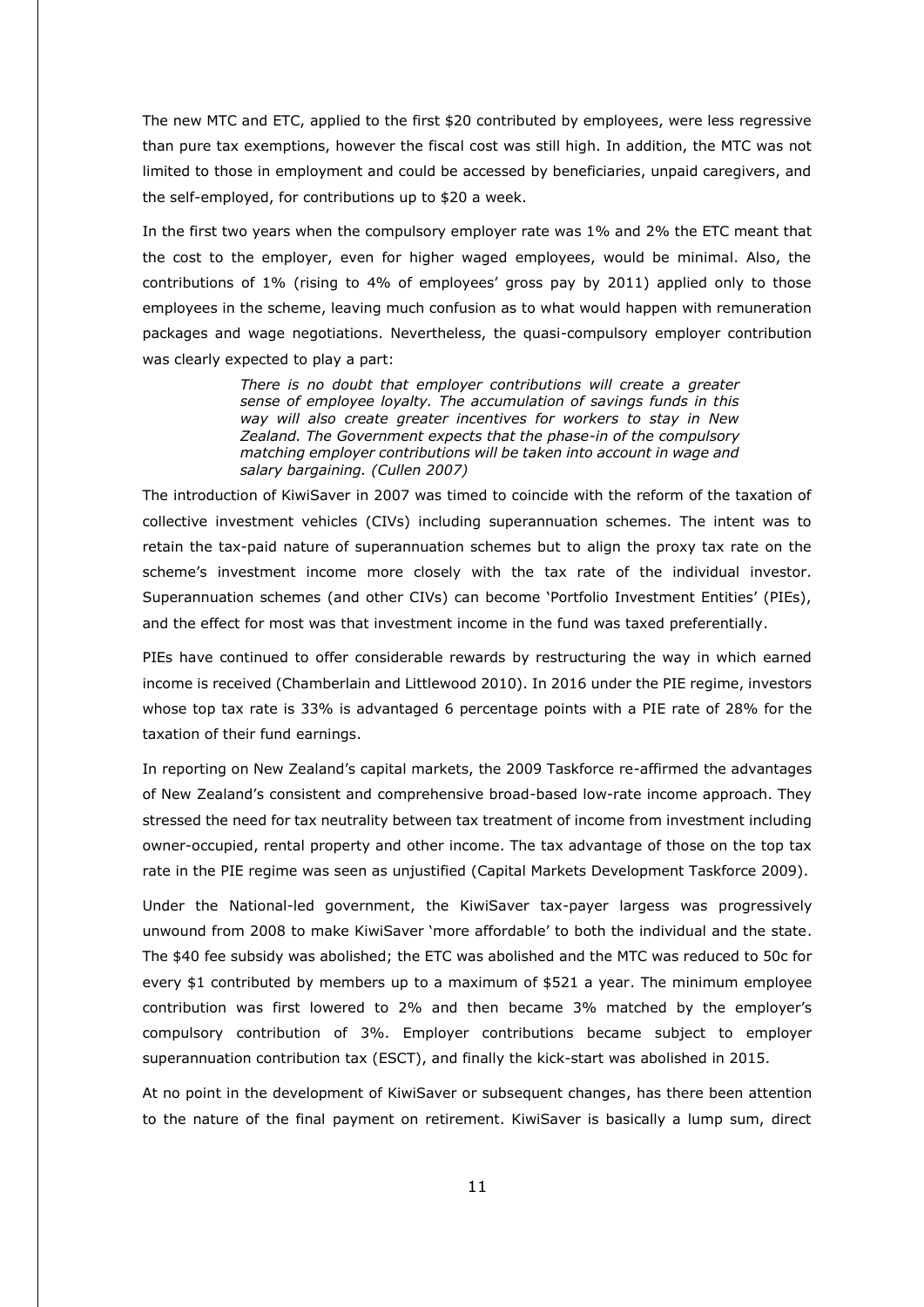contribution savings scheme. While intended to supplement NZS, there are no annuity requirement or voluntary life annuity options.

Some discussion on this issue is proceeding in the three-yearly Retirement income policy review in 2016. 11

#### <span id="page-11-0"></span>*Home ownership and KiwiSaver*

In line with the view that owning a home is a "critical part of long term financial security" (Cullen 2006), after 3 years, KiwiSaver members may be eligible to withdraw their funds and for grants up to \$5000 for an existing first home or \$10,000 for a new home. Income and price caps apply but in light of the housing boom these have been liberalised in recent times. KiwiSaver members may qualify to withdraw all their saved funds to buy their first home, including own contributions, employer contributions, any returns on investments and the member tax credits, leaving a minimum balance of \$1,000 in the KiwiSaver account.

KiwiSaver originally included a mortgage diversion facility, enabling members to direct up to half of their contributions towards mortgage repayment. This was based on the idea that repaying the mortgage is an effective way of saving. The mortgage diversion scheme added compliance costs for both providers and banks. It was abolished by the National Government from 1 July 2009, although the 600 members who had previously signed up were able to continue.

#### <span id="page-11-1"></span>*Remuneration policy*

-

Subsidised occupational saving schemes of all kinds (including for retirement) suffer a fundamental problem when they are voluntary (like KiwiSaver). Those who join receive a higher total remuneration than those who do not. The employer may find it difficult to justify (for two otherwise equivalent employees) a higher total remuneration for the member over the nonmember. New Zealand employment law allows this to be taken into account when setting pay. If the employer has a 'total remuneration' policy, those who join KiwiSaver can see an adjustment to direct, taxable pay that reflects the requirement that the employer must contribute to KiwiSaver.<sup>12</sup> There was an attempt to outlaw this but it was unwound by the incoming National-led government in 2009.

There is limited information on employers' overall remuneration approaches. The Employers and Manufacturers Association (EMA) advised that its *National Employers Wage & Salary Survey* for April 2013 showed between 26% to 28% of employees are paid under a formal 'total remuneration' policy.

There is an inevitable tension when employer subsidies are part of the picture. A total remuneration approach or compulsion may appear to resolve equity issues, but will also reduce the attractiveness of membership for workers if membership remains voluntary.

<sup>&</sup>lt;sup>11</sup> See<http://www.cffc.org.nz/reviewretirementincomepolicy/may>

 $12$  As long as the minimum wage requirements are still met with direct, taxable pay.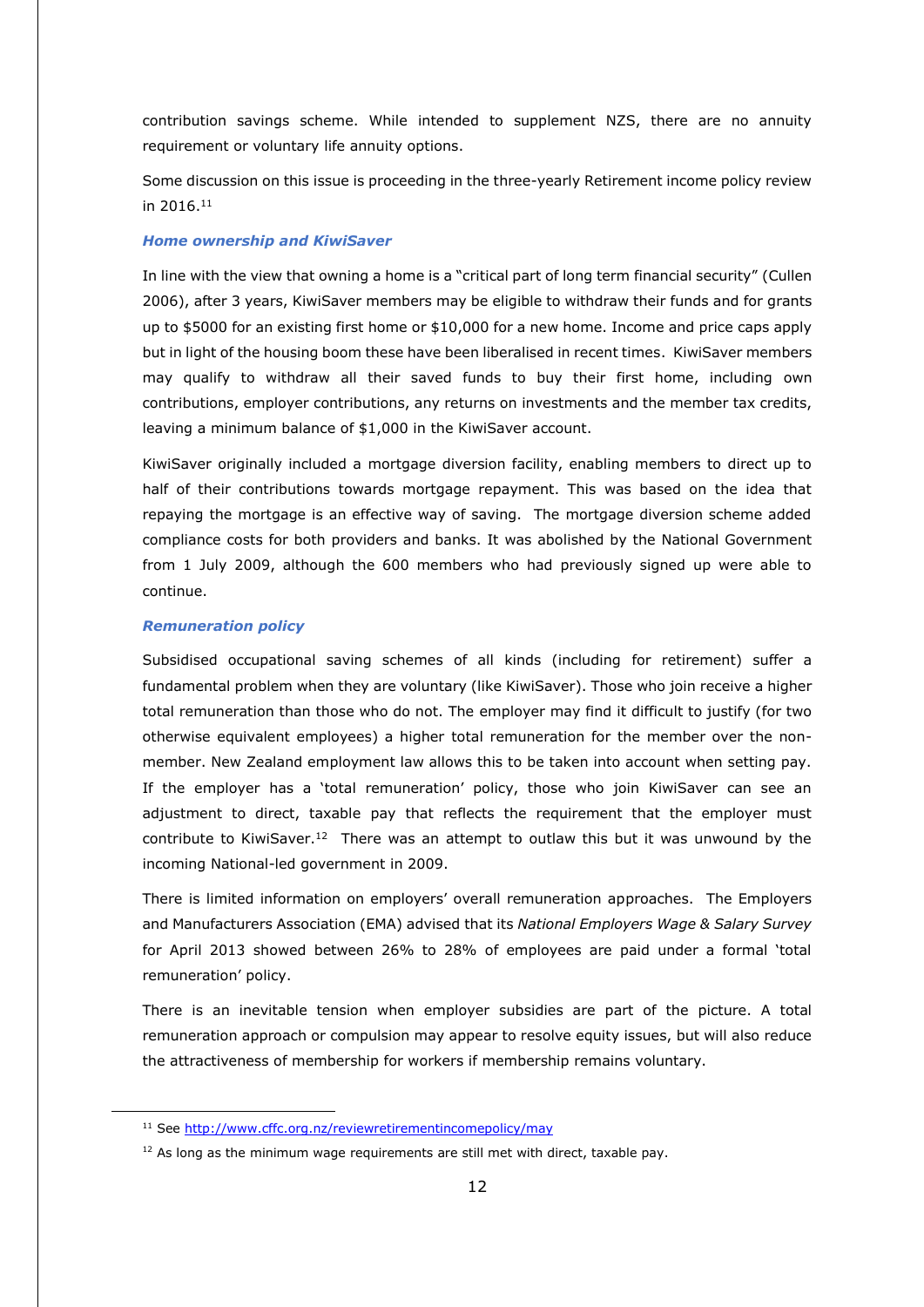#### <span id="page-12-0"></span>*Providers and governance*

The numbers of providers of schemes (54 in 2009) have reduced over time with mergers and closures. In 2015 there was a further consolidation of schemes from 45 to 39, and in 2016 there are 24 providers offering about 165 options. Ten schemes hold \$1 Billion in assets and 88% of members. In total, 16 of the largest schemes have 87.5% of members. Nine default schemes were appointed for a seven year term in 2014. While default provider status is of commercial value enrolment into these schemes fell by 7559 people in 2015 as more understanding of the need to choose increases. Under new regulations default funds have to provide communications to members to encourage them to choose a fund (Financial Markets Authority 2015).

Previous oversight of financial markets was fragmentary and unsatisfactory. Overall regulatory control of markets including KiwiSaver is now administered under the Financial Markets Authority under the Financial Markets Conduct Act 2013, see Box 1.

#### **Box 1. Oversight of KiwiSaver Source Financial Markets Authority (2015)**

[The FMA] is primarily responsible for the administration, monitoring and enforcement of the *KiwiSaver Act 2006,* parts of which have been replaced by the *Financial Markets Conduct Act 2013.* The role includes:

- monitoring compliance with the disclosure regulations, which now require KiwiSaver providers to produce quarterly and annual disclosure statements
- managing a Default Monitoring Panel, which oversees the nine default schemes in which members are automatically enrolled if they don't choose their own scheme
- monitoring the licensed KiwiSaver trustees, who play an important role as frontline supervisors of the retail schemes (those chosen by members)
- together with Inland Revenue, registering new schemes, winding up schemes, and overseeing mergers
- ensuring resources are available to investors that allow them to make informed decisions about KiwiSaver.

#### <span id="page-12-1"></span>*Centralised administration and portability*

A particularly successful aspect of the design of KiwiSaver is the use of the Inland Revenue (IR) as the clearing house for collection of employer and member contributions, and allocation of those contributions to the appropriate fund. Each member has a unique IR number for tax purposes that is linked to their account allowing their KiwiSaver to be fully portable. Individuals may make additional contributions directly to their provider. Centralisation has avoided the problems found in both Chile and Australia, where many individuals have multiple small sums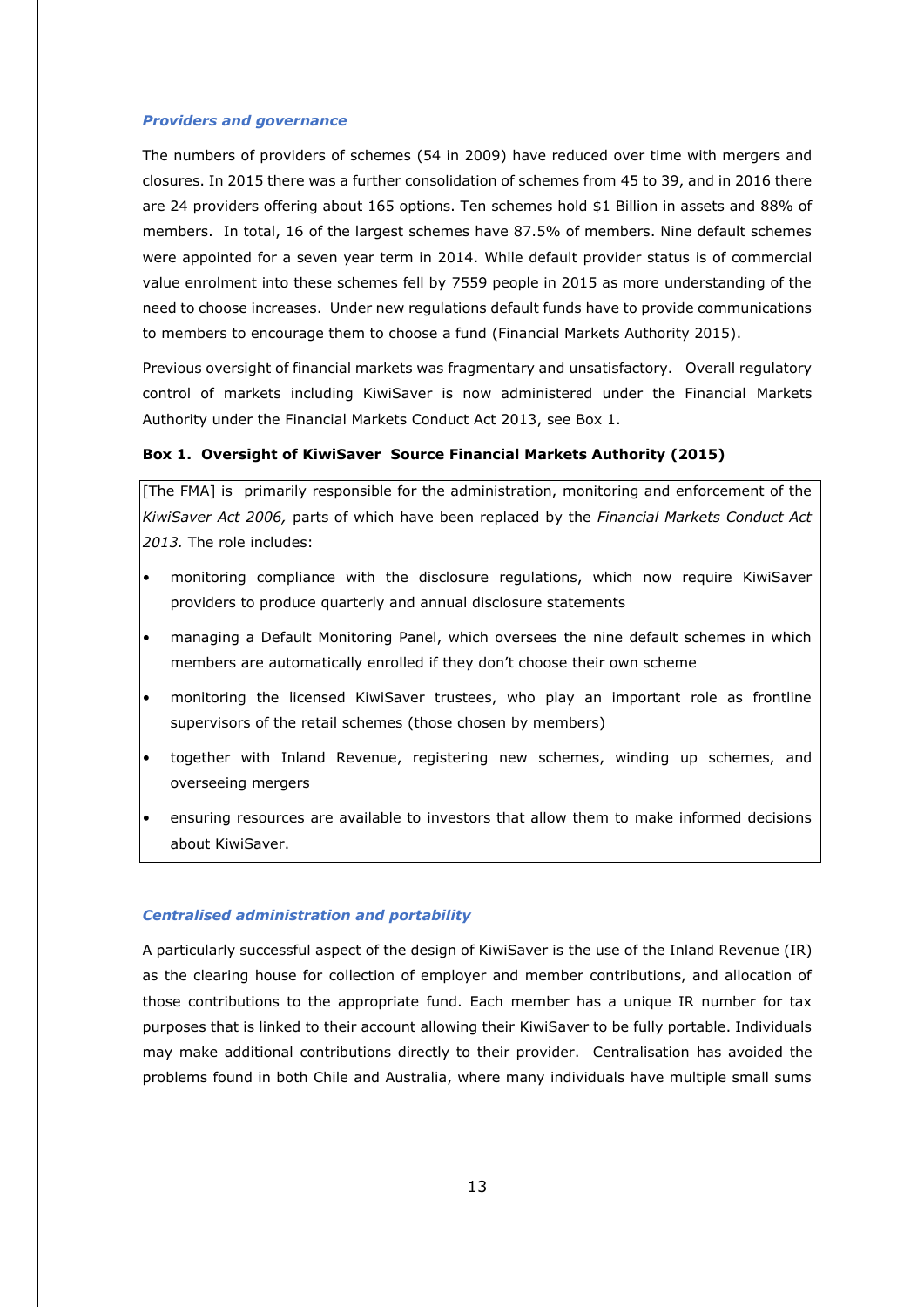in mislaid accounts. It appears, for example, that \$AUD15 billion in Australia's Superannuation Guarantee scheme are sitting in lost or unclaimed accounts. <sup>13</sup>

#### <span id="page-13-0"></span>*Summary*

Each country's retirement income framework will always reflect its own unique historical and institutional factors. The shape of New Zealand's retirement policies in 2016 reflects the important decision made in the 1980s to remove all forms of tax advantage for saving in superannuation schemes and a strong egalitarianism in the design of the state pension. New Zealand today provides a comprehensive, simple and transparent retirement income framework of interest as a working model in international comparative pension analysis. After nearly a decade KiwiSaver is well accepted as a vital part of New Zealand's retirement system. Box 2 summarises the shape of KiwiSaver in 2016.

## <span id="page-13-1"></span>**5. KiwiSaver statistics**

#### <span id="page-13-2"></span>*Nature of Membership*

KiwiSaver membership was expected to plateau in 2012 at only 1.4 million (Inland Revenue Department 2009) but by the end of June 2016, membership at almost 2.65 million, represents nearly 80% of the eligible population under age 65 excluding children.

As Table 5 shows, as many as 51% members have proactively opted-in. Initially, around a third of those enrolled automatically chose to opt-out. This rate has since fallen and the net cumulative figure decreased to 236,456 in June 2016 (8% of all auto-enrolments), indicating that some those who opted out initially have since joined.

The figures for closing accounts is rising as people who have reached age 65, and have been in the scheme for five years, begin to access funds for retirement. Around 60% of the 150,000 closed accounts are for reasons of retirement, 26% for death and other, 11% for emigration and 4% for serious illness.

| <b>Method of joining KiwiSaver</b>                          | <b>Members</b> | $\%$ age |
|-------------------------------------------------------------|----------------|----------|
| <b>Automatically enrolled</b>                               | 1,066,513      | 49%      |
| Opt-in via employer                                         | 283,145        | 10.6%    |
| Opt-in via provider                                         | 1,292,410      | 40.40%   |
| Total membership (net of opt-outs and<br>closures)          | 2,642,068      | 100%     |
| Opt-out                                                     | 236,456        |          |
| Other, eg death, serious illness, emigration,<br>retirement | 150,000        |          |

#### **Table 5: Membership as at 30th June 2016. Source: Inland Revenue (2016)**

<sup>13</sup> See [http://www.thorner.co.nz/tag/australian-superannuation-guarantee/.](http://www.thorner.co.nz/tag/australian-superannuation-guarantee/)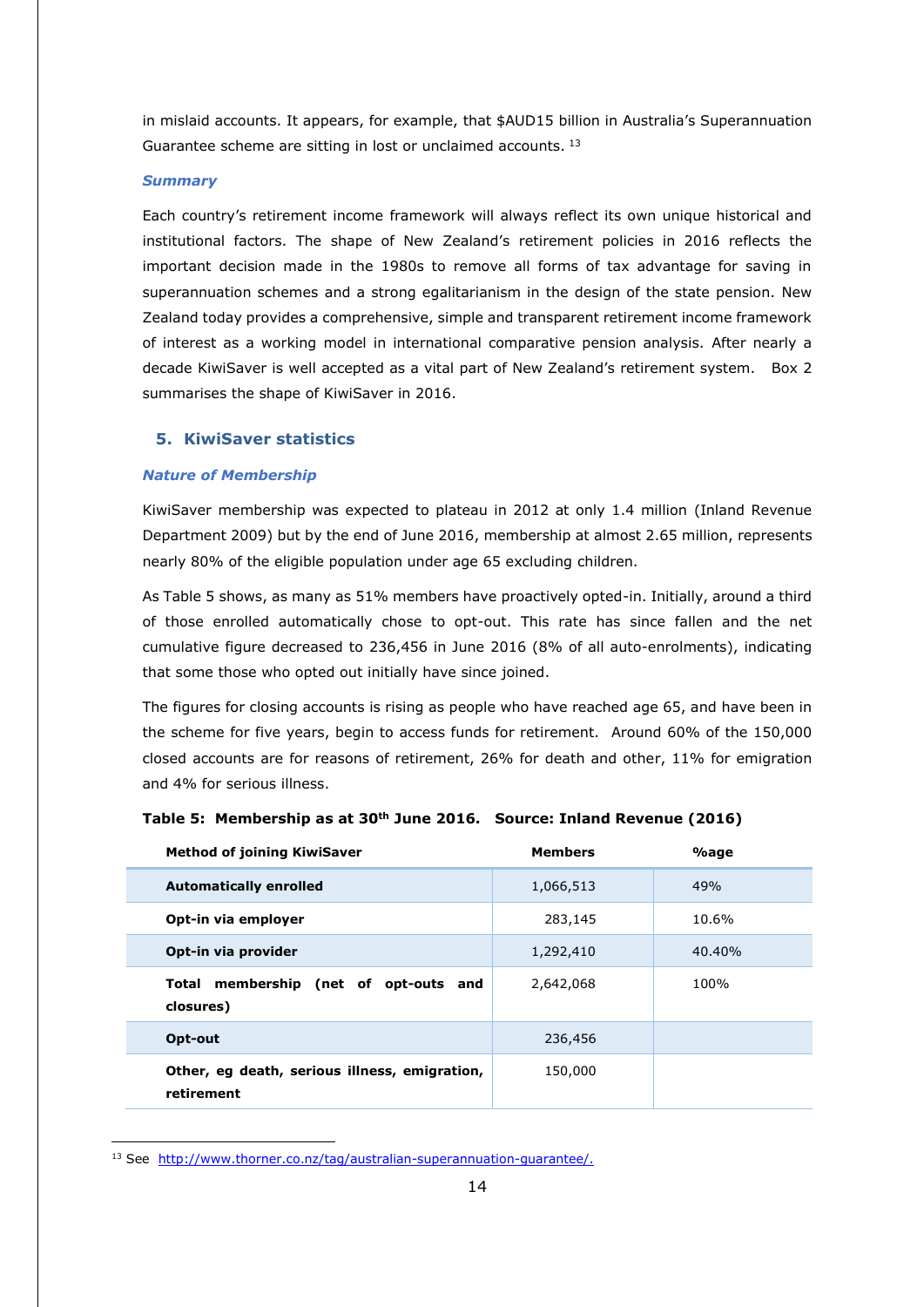# **Box 2 KiwiSaver 2016**

- KiwiSaver is a voluntary, work-based savings scheme, administered by the IRD using the existing PAYE (pay as you earn) tax system.
- The self-employed, beneficiaries, children and non-workers can join, making payments if any, directly to the scheme provider.
- Employees, automatically enrolled into KiwiSaver when they start a new job, have the 2nd to 8th week of employment to 'opt-out' and must advise their employer or the IRD of their decision. Having optedout, they cannot be auto-enrolled again until they change jobs but can re-join at any time.
- Scheme enrolment is not automatic for workers under 18, over 64, employed less than 4 weeks, or employed when KiwiSaver started in 2007. They may join if they wish.
- Existing superannuation schemes may convert to KiwiSaver, subject to certain criteria. Members of other schemes may open a KiwiSaver account, instead of, or as well as, their existing scheme. The employer does not have to contribute to the KiwiSaver if they are subsidising another schem.e
- The automatic enrolment provisions do not apply in workplaces where the employer is "exempt" i.e. running a scheme that is portable, open to all new permanent employees, with a total contribution rate (employer plus employee) of at least 6%.
- The only remaining tax-funded inducement is a matching subsidy is paid by the government for the member's contributions (50 cents for each dollar of contributions to a maximum of \$1,043 contributions a year).
- Employees' contributions start from the first pay day with an employer. Deductions from net wages are at a rate of 3% of gross pay, unless the individual opts for the higher rate of 4% or 8%. Employers are compelled to contribute 3% of the pay of KiwiSaver members, but only the net amount after the ESCT is contributed to the member's scheme.
- All savings are managed by private providers that are free to offer different investment options.
- Contributions are held by the IRD for an initial three month period after auto-enrolment during which the employee can seek financial advice and select a fund provider. Savers can select their fund and can change provider without penalty, but can only have one provider at any time. Those who do not specify a fund are randomly allocated to one of the default providers chosen by the government.
- Savings are 'locked in' until age 65 (eligible for NZS), except in cases of: financial hardship, permanent emigration, serious illness, or after a minimum of five years (for those first joining after age 60), or to contribute toward a deposit on a first home. However, after a minimum 12 month contribution period, employees can apply for a 'contributions holiday'. Contributions resume at the end of the five years unless the individual applies for a further 'contributions holiday'. Individuals on contributions holidays can contribute what they wish, when they wish and can stop the 'holiday' at any time.
- After three years' membership, all KiwiSaver funds may be withdrawn for a first home purchase if income and house price caps are met. Further subsidies may apply to low income purchasers.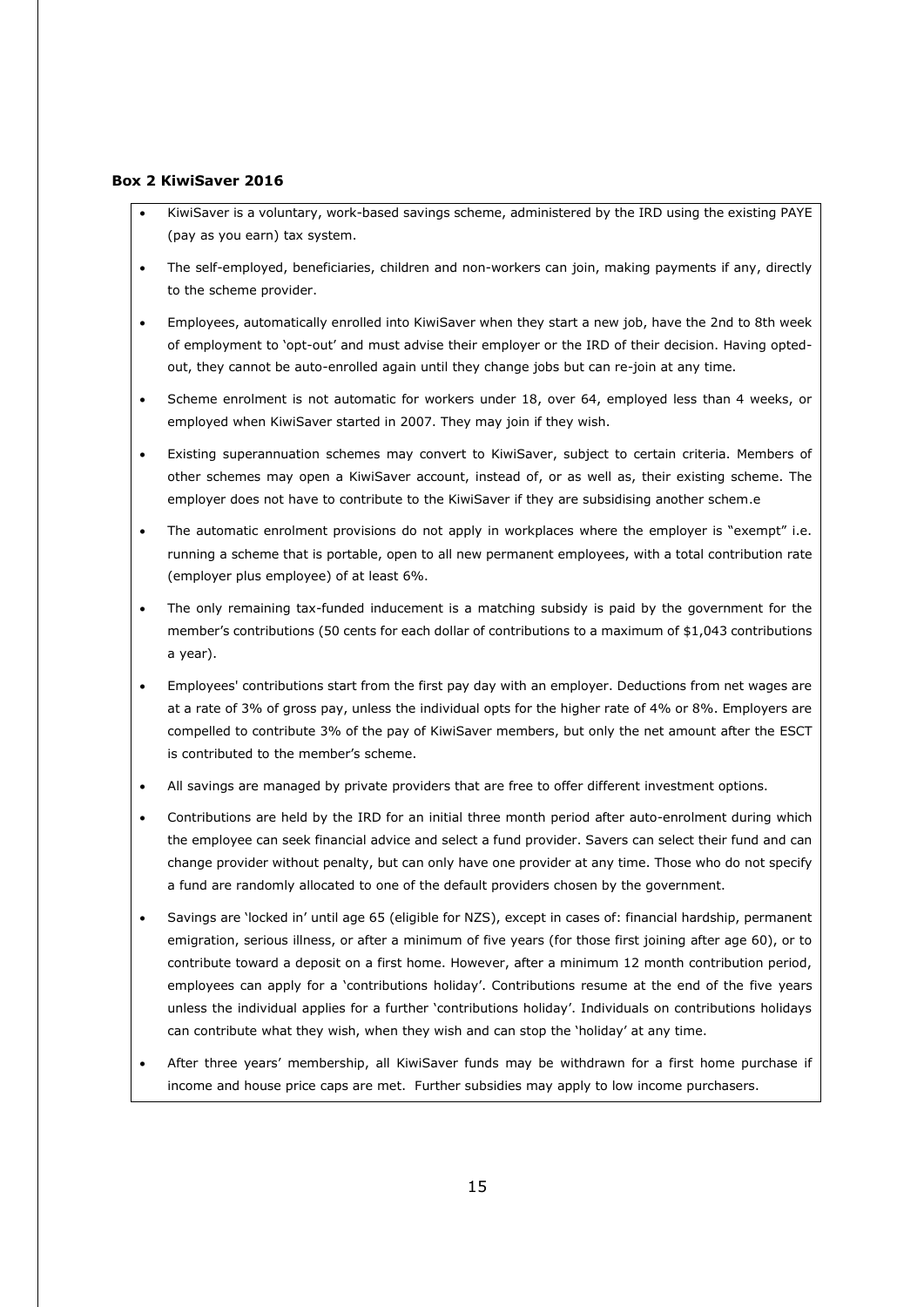Access for financial hardship is possible in some restricted circumstances at the discretion of the provider, and for purchase of a first home (see Figure 6). In the year to June 2016 approximately \$560m was withdrawn, nearly 90% for the purchase of a first home by some 11,000 KiwiSavers. It can be expected that the use of KiwiSaver for housing will rise as recent policies allow access to all but \$1000. While a small amount \$60m was withdrawn (year ended June) for reasons of financial hardship, budget advisers see the demand for access to funds increasing over time<sup>14</sup>.



# **Figure 6: Amount of KiwiSaver funds withdrawn by withdrawal reason. Inland Revenue (2016)**

As at June 2016, 127,193 or less than 5% of members are on a contributions holiday, in which both the member contributions and the compulsory employer contributions are halted for up to 5 years. The holiday may then be extended or rolled over. Earlier holidays (before the full 12 months membership is satisfied) may be granted in limited cases of financial hardship.

Figure 7 shows that longer duration holidays are an increasingly dominant share of the overall members on contributions holidays.

The age profile of KiwiSaver members has remained relatively constant. Just under 30% of eligible children are members however numbers of children are falling slowly as the 2015 policy to remove the Kickstart takes effect. Those under 18 are not entitled to the MTC either, but may benefit later from the housing subsidy and may be able to access their savings in the scheme

<sup>&</sup>lt;sup>14</sup> See national radio programme August 201[5 http://www.radionz.co.nz/news/national/281690/desperate](http://www.radionz.co.nz/news/national/281690/desperate-kiwis-crack-open-kiwisaver)[kiwis-crack-open-kiwisaver](http://www.radionz.co.nz/news/national/281690/desperate-kiwis-crack-open-kiwisaver)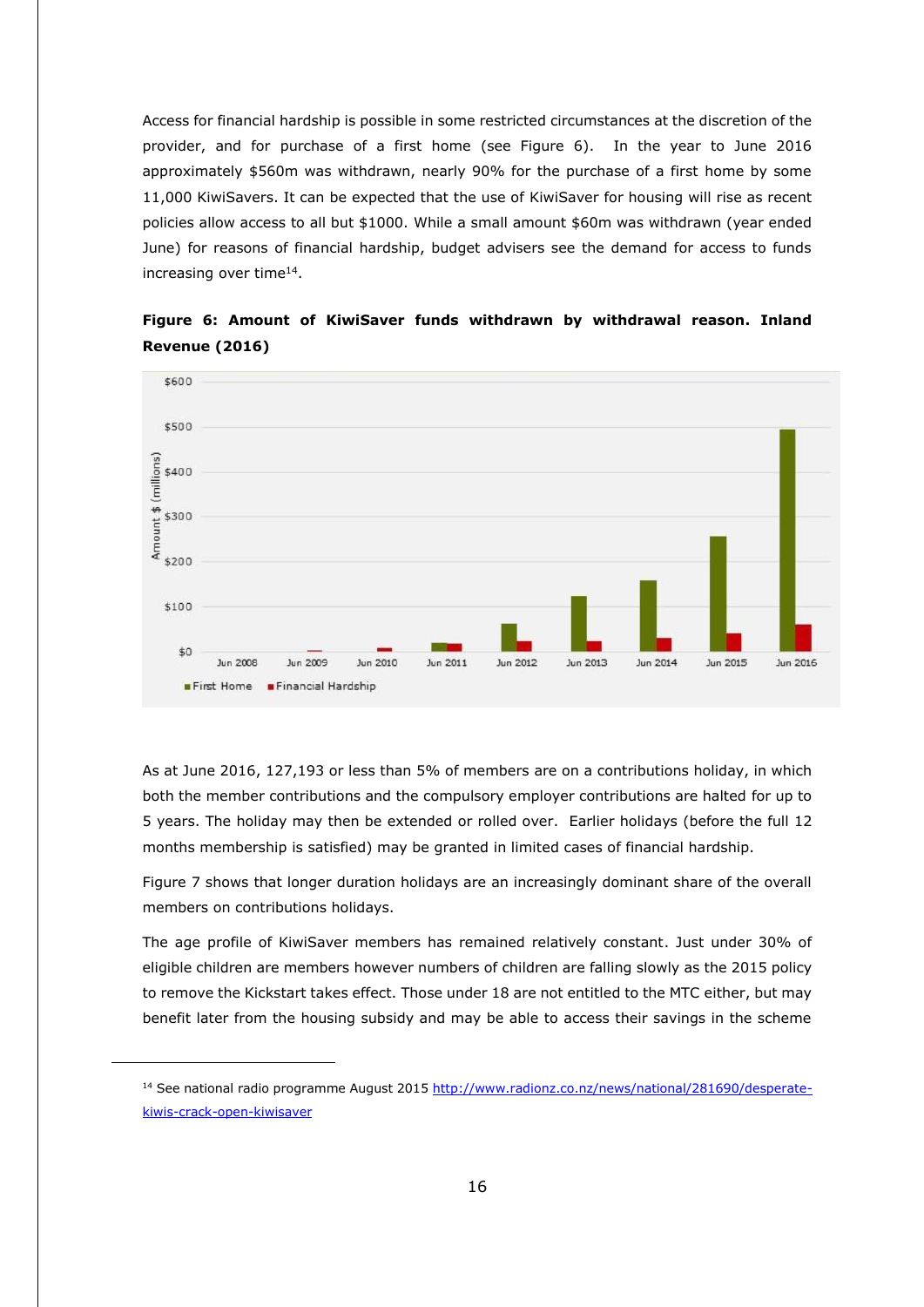as a deposit for their first home. The gender distribution of members has approximately equal proportions of male and female.



 **Figure 7 Contribution holidays by duration. Source: Inland Revenue (2016)**

#### <span id="page-16-0"></span>*Member Contributions*

-

The minimum or default employee contribution rate for KiwiSaver has changed several times as outlined in the history discussed above. While rates of 4% and 8% can be chosen, the default rate has been the most popular. However when the required 4% dropped to 2% in 2009, the percentage of members contributing 4% dropped only slowly to 36% in 2013. This shows that the default rate once chosen may be subject to some inertia.

The 2013 data show that 58% are paying the default rate of 3%, and a small number contribute 8%. Even with the matching employer contribution taking the total to 6%, this is a low rate and may give a misleading signal that it will be sufficient to produce an adequate retirement lump sum. Other countries with similar schemes require higher contributions<sup>15</sup> In the latest evaluation report, Inland Revenue note

> ….findings reported here highlight the importance of the default rate. To achieve the goals of the policy regarding providing for people in retirement the default rate needs to be matched to member's needs and aspirations for retirement, without being so high that they find it too difficult to maintain, or too low for them to achieve their goals*.(Inland Revenue 2015)*

The only remaining tax subsidy in 2016 is the matching Member Tax Credit (MTC). Fewer than one half of eligible members receive the maximum amount as shown in Table 6. Overtime it can

<sup>15</sup> 9-10% of earnings Australia and Chile, rising to 12% in Australia over time.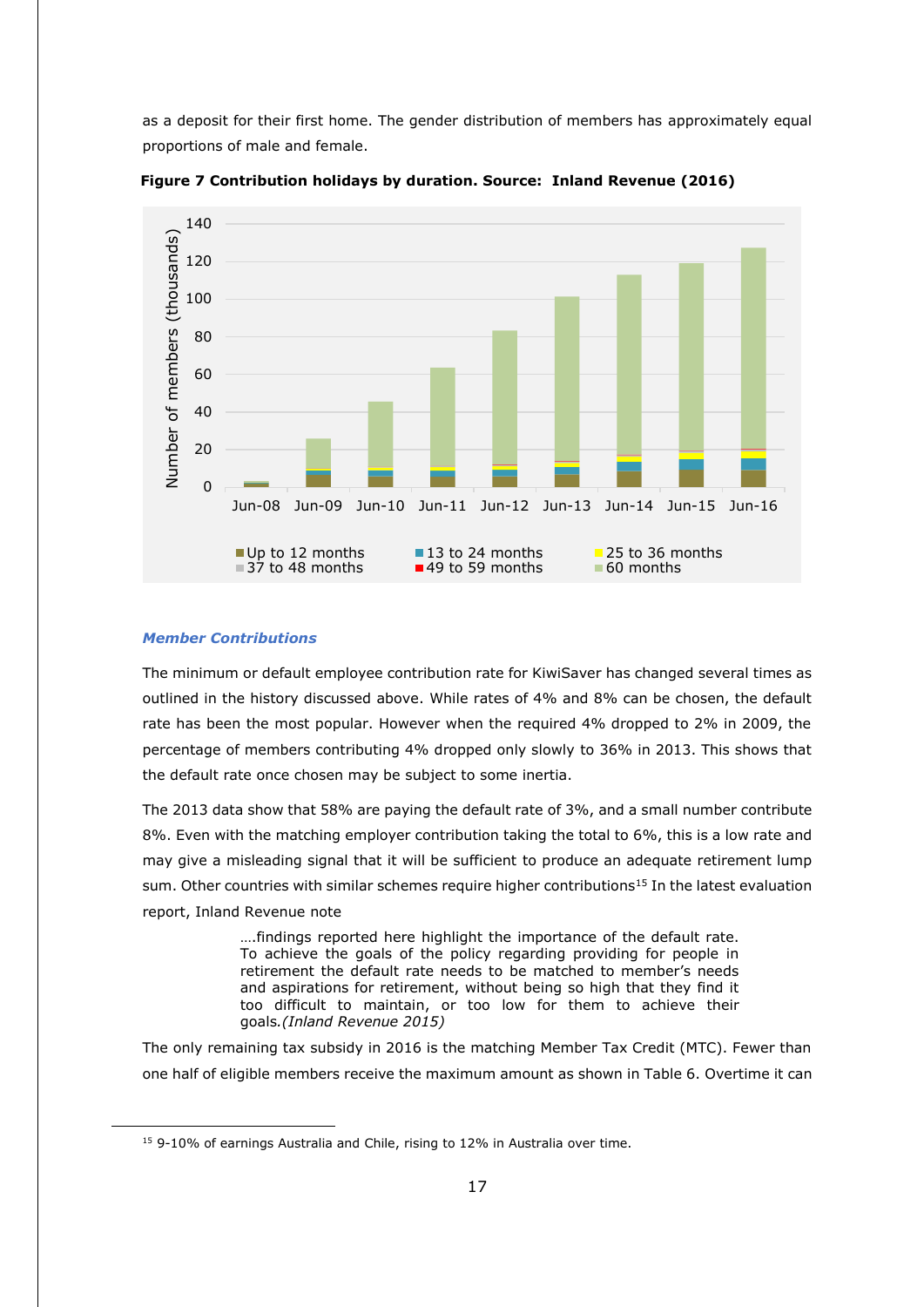be expected that the non-indexed nature of the MTC will see more members qualify for more of it. The figures show, howvever, that in the year ended 2016, 27% of members had a zero claim. It is also clear that some those who do get the full MTC contribute only enough to just qualify. When women and others out of the paid workforce or on contributions holidays, make the minimum contributions and receive the MTC, some useful redistribution may be achieved. For others, the dilemma is that the MTC may signal the a minimal saving will be enough

**Table 6 Claims for the Member Tax Credit 2015-16 ( Source IRD, data set)**

|                                                 | 2015-16   |               |
|-------------------------------------------------|-----------|---------------|
|                                                 | #         | $\frac{0}{0}$ |
| Total eligible members                          | 2,174,773 |               |
|                                                 |           |               |
| Eligible members with a zero claim              | 579,832   | 27%           |
| Eligible members with a claim between \$0.1 and |           |               |
| \$521                                           | 609,141   | 28%           |
| Eligible members with a claim for \$521.43      | 985,780   | 45%           |
|                                                 |           |               |

 Note that total eligible numbers are an understatement because they do not include accounts closed during the year

Overall there are over 1 million non-contributing members (42.6% in 2015). Some are selfemployed and may contribute a lump sum, others include children, those on a contributions holiday, or out of the workforce.

## <span id="page-17-0"></span>*Choice and default funds*

Those who are first auto-enrolled and defaulted to a default scheme by IRD or to the employer chosen scheme, can transfer within the provisional holding period of three months or at a later date.

One of the key concepts, particularly for an unsubsidised opt-out scheme, is that of the default settings. Such defaults can have:

> *...a tremendous influence on realized savings outcomes at every stage of the savings lifecycle: savings plan participation, contributions, asset allocation, rollovers, and decumulation. That defaults can so easily sway such a significant economic outcome has important implications for understanding the psychology of economic decision-making. But it also has important implications for the role of public policy towards saving. Defaults are not neutral - they can either facilitate or hinder better savings outcomes. Current public policies towards saving include examples of both.(Beshears, Choi et al. 2006)*

If KiwiSaver members do not make an active choice, they are directed into one of the nine default providers and into a default investment option. The default providers are dominated by the major banks and are perceived as having an advantage in the market.

The default scheme has a default investment option that is required by regulations to have no more than 25% of funds invested in shares/property. The rest must be in cash/bond-style investments. Default funds are required to have lower fees but are widely regarded as unsuited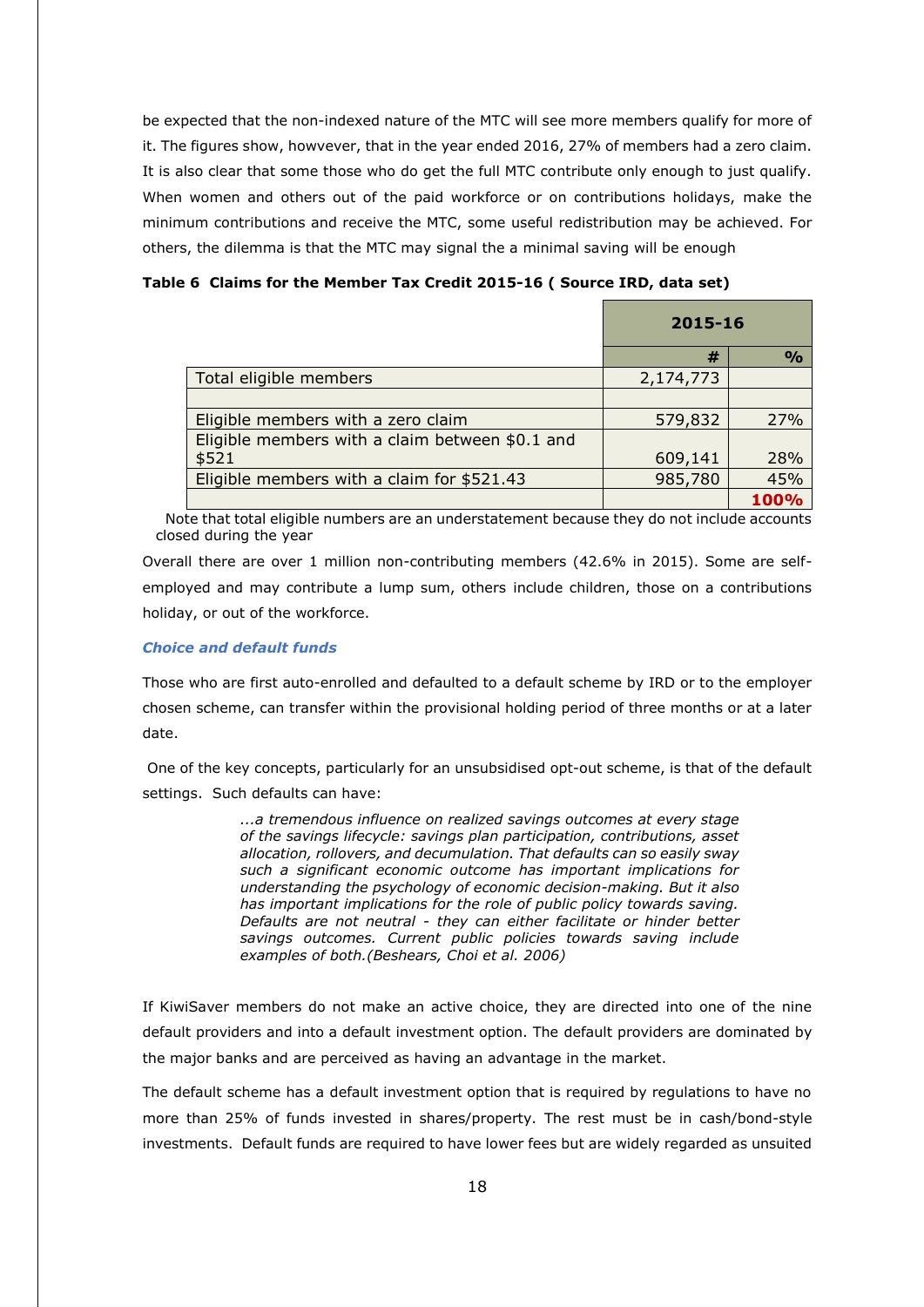to the needs of younger members. A comparison of international default type schemes found that New Zealand's KiwiSaver was the most conservative. For example Australian defaults have a 80%/20% split between growth and income assets (Heuser, Kwok et al. 2015).

Kiwisaver members are cajoled into making deliberate choices to leave such default funds. Total scheme transfers have generally increased each year. The proportion in default schemes was 38% in 2008 but by 2015 default funds had only 21% of the total KiwiSaver membership and 14% of the total assets invested (Financial Markets Authority 2015).



**Figure 8 KiwiSaver members by scheme entry method. Inland Revenue (2016)**

During the year ended June 2015, there were 158,000 transfers within KiwiSaver schemes not including transfers within the provisional holding period (Inland Revenue Department 2016).

#### <span id="page-18-0"></span>*Crown costs*

The government has contributed various subsidies outlined in the history discussed above. Since the abolition of the Employer Tax Credit and the halving of the Member Tax Credit, the contribution from the Crown has fallen. Fewer Kickstart payments were made as new membership numbers fell and then the Kickstart itself was abolished in 2015.

From about 50% in 2008, Crown contributions in the year to June 2016 were just 14% of total contributions of \$5016m (Figure 9). The MTC is not indexed and the Crown contribution can be expected to continue to fall as a proportion of payments to providers.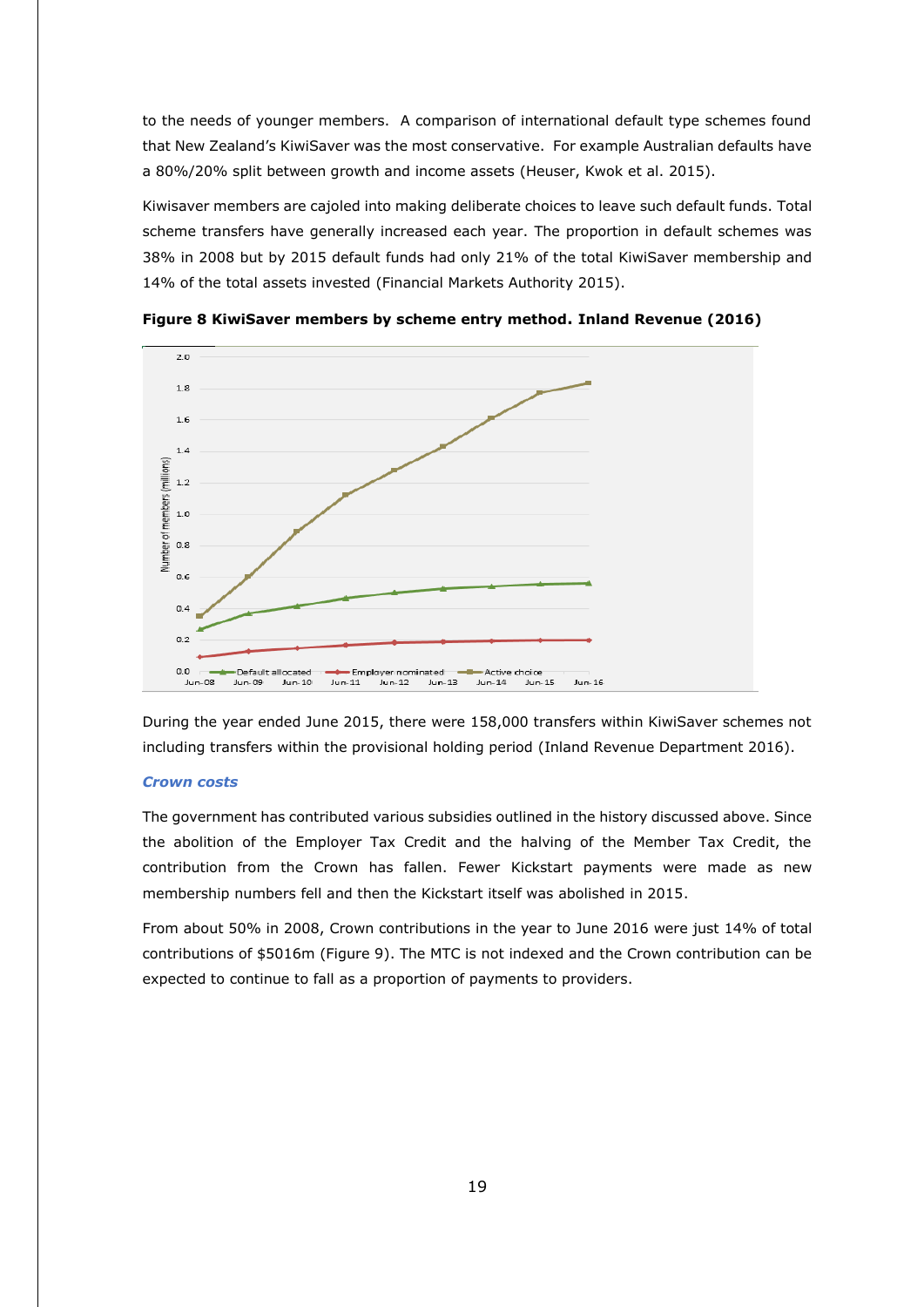

# **Figure 9. Crown and member contributions, including employer. Inland Revenue (2016)**

# <span id="page-19-0"></span>**6. KiwiSaver issues and lessons**

## <span id="page-19-1"></span>*The vexed problem of fees*

KiwiSaver is a lucrative business with fees for KiwiSaver at the upper third of comparator countries (Heuser, Kwok et al. 2015). The requirement with respect to fees is set out in Schedule 1 to the KiwiSaver Act. Clause 2 of this Schedule states that the following persons must not charge a fee that is "unreasonable":

- the trustees of the scheme;
- the administration manager of the scheme;
- the investment manager of the scheme;
- the promoter of the scheme;
- any other person who charges a fee for services in relation to the provision of a KiwiSaver scheme.

Overseas research has found that competition among providers does not necessarily reduce costs for consumers (Calderon-Colin, Dominguez et al. 2010). A lack of transparency combined with consumer ignorance or financial illiteracy, may create markets with 'noise' that protect the providers who continue to charge high fees. To provide more transparency, Financial Markets Authority has introduced new requirements for disclosure.<sup>16</sup>

Meaningful comparison of fees is a controversial aspect of KiwiSaver, but the total expense ratio (TER) is used by the Financial Markets Authority in an online fundfinder tool to promote full

<sup>&</sup>lt;sup>16</sup> Under the KiwiSaver (Periodic Disclosure) Regulations 2013.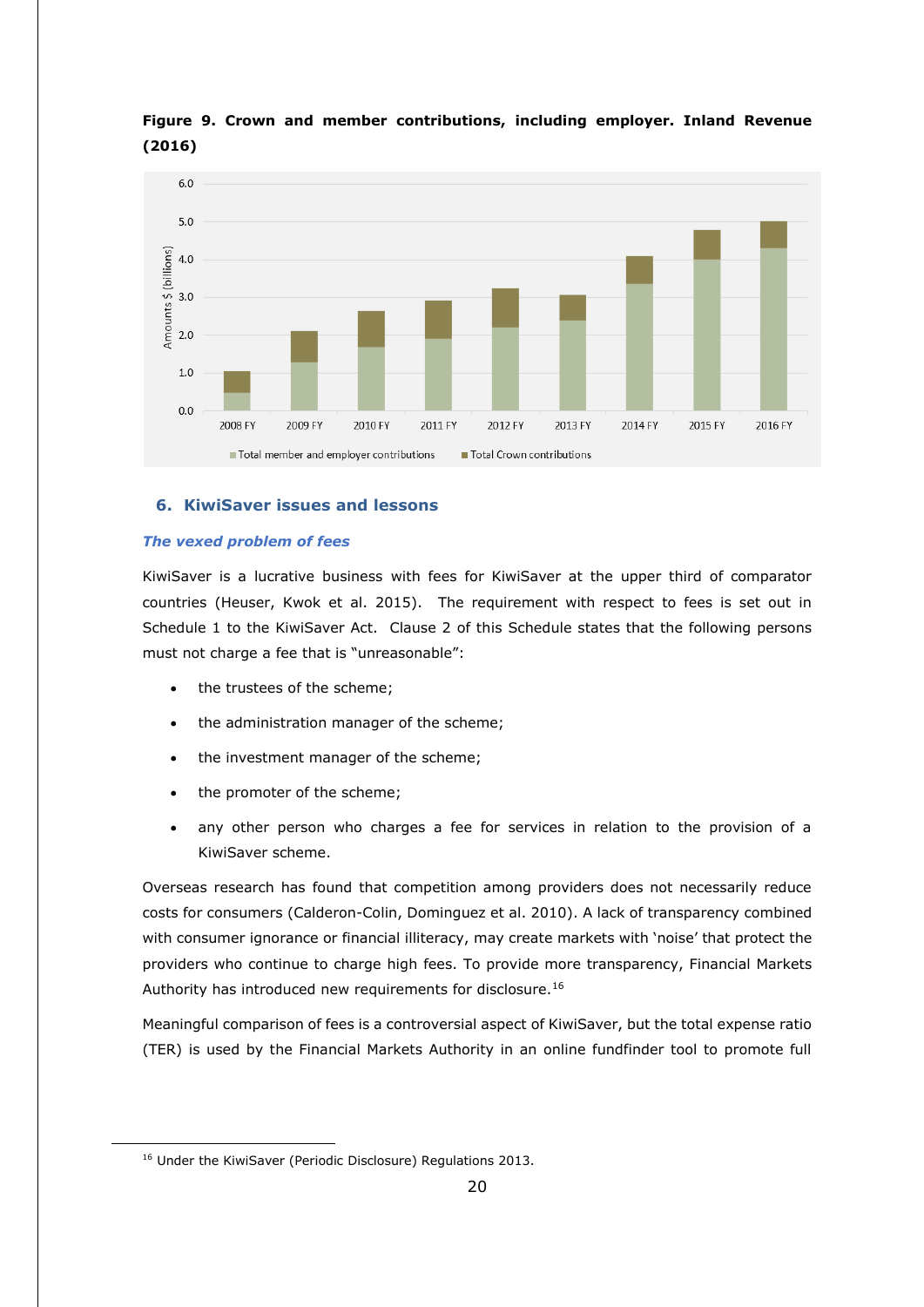disclosure and inform the public<sup>17</sup>. Most TERs are between  $0.5\%$  and 1.5% percent but there is a large variability in growth and aggressive asset classes (Heuser, Kwok et al. 2015).

In 2016 there is an increasing media attention to the size and impact of KiwSaver fees on final outcomes<sup>18.</sup> In a surprise move in 2016, a new KiwiSaver not-for-profit indexed fund called 'Simplicity' was launched, using Vanguard, with low fees expected to be \$30 a year, plus a 0.30 per cent a year fund management fee. As Sam Stubs CEO described it, the intention is to shake up the market and 'save the average KiwiSaver member \$65,000 by the time they retire':

> *Simplicity chief executive Sam Stubbs told the Herald at the time of launch that the asset management industry in New Zealand was "ripe for an Uber moment and this is it". He estimated the industry was making net profits of about \$120 million today and that could grow to \$1.3 billion by 2030.*

> *"The existing players will not change this, it's too profitable and they don't want you to know about it. So we're the disruptive model. Call it Uber, call it Airbnb whatever you want. "Figures from the Financial Markets Authority show KiwiSaver providers have collectively been paid more than a billion dollars in fees since the scheme was launched in July 2007.(Tamsyn Parker 2016)*

It remains to be seen if this product will provide the impetus for reduction in other KiwiSaver fees. An alternative strategy might have been to have had a state-run not for profit competitor from the outset, perhaps run by the guardians of the NZ Superannuation Fund who have a proven track record and low expense ratio (New Zealand Superannuation Fund 2015).

It would seem wise to make sure there is not an overexpansion of the financial sector and its profit share. As the Bank of International Settlements suggested after the GFC:

> *The crisis has made us understand that the size of the financial sector can exacerbate the trade-off between economic efficiency and financial stability. While finance per se is necessary for growth, an oversized financial industry can be detrimental to real economic activity (Benoît Cœuré: 2014)*

### <span id="page-20-0"></span>*Role of incentives*

In the first few years it was suggested that government's incentives for KiwiSaver were too good to ignore (Gaynor 2010). Indeed, contributions from the Crown totalled 40% of payments to providers for each of the first three years, implying that the stronger than forecast uptake was linked to the level of government-provided incentives. Ass discussed above, by 2016, such inducements have been greatly diminished.

In 2016, the remaining member tax credit incentivises personal contributions but only up to \$20 a week and this member tax credit is unindexed. Given that KiwiSaver benefits are locked in until age 65, it may be preferable for an individual for any additional retirement savings past the minimum that attracts the full subsidy to be made to an accessible managed fund or superannuation scheme, especially one that enjoys the advantages of the PIE tax regime. In

<sup>17</sup> [http://fundfinder.sorted.org.nz/.](http://fundfinder.sorted.org.nz/)

 $18$  See for example

[http://www.nzherald.co.nz/business/news/article.cfm?c\\_id=3&objectid=11695607](http://www.nzherald.co.nz/business/news/article.cfm?c_id=3&objectid=11695607)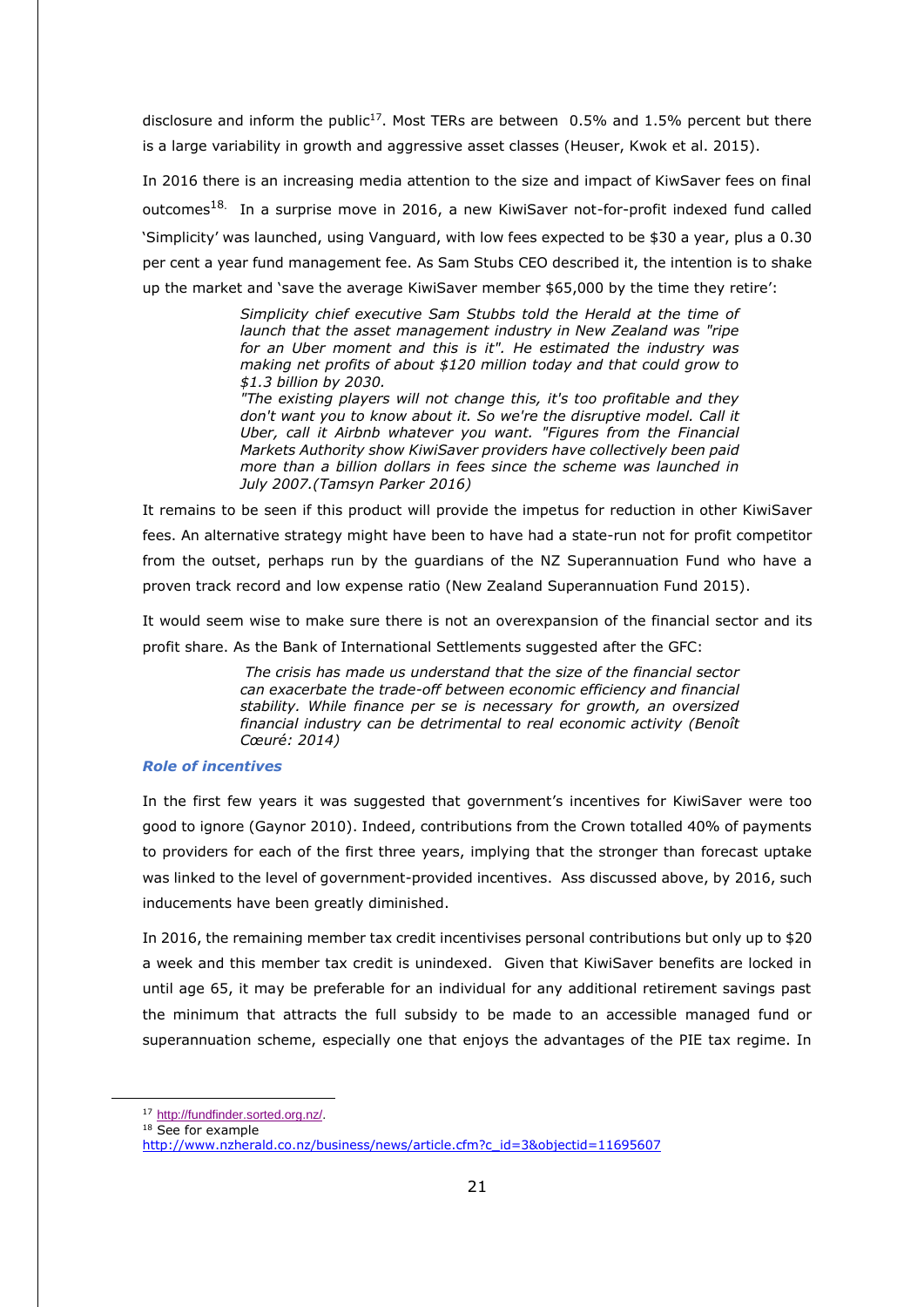New Zealand, KiwiSaver is the only scheme with regulated age-based restrictions on access to retirement benefits.

A traditional problem with incentives for saving is their contribution to inequality: the bulk of the tax benefits are usually enjoyed by those with the highest incomes. The problem of regressivity was largely avoided in the original flat rate Member Fee Subsidy and the Kickstart as they were unrelated to contributions.

The tension is that subsidies are either expensive and inequitable, or cheap and largely ineffective. These tensions are not easily resolved. Nor should it be overlooked that incentives are costly to the Crown and they either reduce public saving or necessitate higher taxes elsewhere. Overlooked however is that state subsidies may be a useful tool of wealth redistribution.

In New Zealand, overall Crown subsidies have been of most benefit to those who joined in the early years and were closest to retirement. While clearly the incentive of the flat rate \$1000 Kickstart was to join, not to contribute, its abolition did not include a detailed distributional analysis. Initially, it was a way of government to dispose of early budget surpluses in a way that fended off demands for tax cuts which would have been economically unsound in that part of the business cycle. Distributionally, the policy had merit, although access to the Kickstart by children was more problematic.

The removal of the Kickstart in the 2015 budget reflected the desire to reduce costs to the crown and was justified with scant regard to distributional outcomes on the basis that there was little evidence that government subsidies increased individual saving:

> *The recent Inland Revenue Evaluation finds that KiwiSaver is a very costly voluntary savings scheme which has not substantially increased savings despite encouraging enrolment of a large number of individuals. (The Treasury 2015)*

Younger members and those out of the workforce or with small contributions will now not be protected by the cushion of the Kickstart from fees eating into small balances. Moreover some contemplating KiwiSaver for the first time may have little reason to join. In the long term, the loss of the Kickstart may be judged as shortsighted and may have gender implications (see below).

# <span id="page-21-0"></span>*Lack of a decumulation policy*

No consideration was given in the design of KiwiSaver to decumulation. Retirees may take a tax-free lump sum from KiwiSaver but must manage their longevity and other risks such as inflation. Drawdown arrangements are becoming common whereby members can leave their funds with the same provider and same portfolio allocation. There is however, no longevity protection from such arrangements.

New Zealand has not had a strong tradition of annuitisation as the declining figures for those with private pensions in retirement attest. In the past, under the TTE regime, retirees from many DC superannuation schemes were required to purchase an annuity with the funds from a life insurance company. Today, there is no functioning life annuities market in NZ. This gap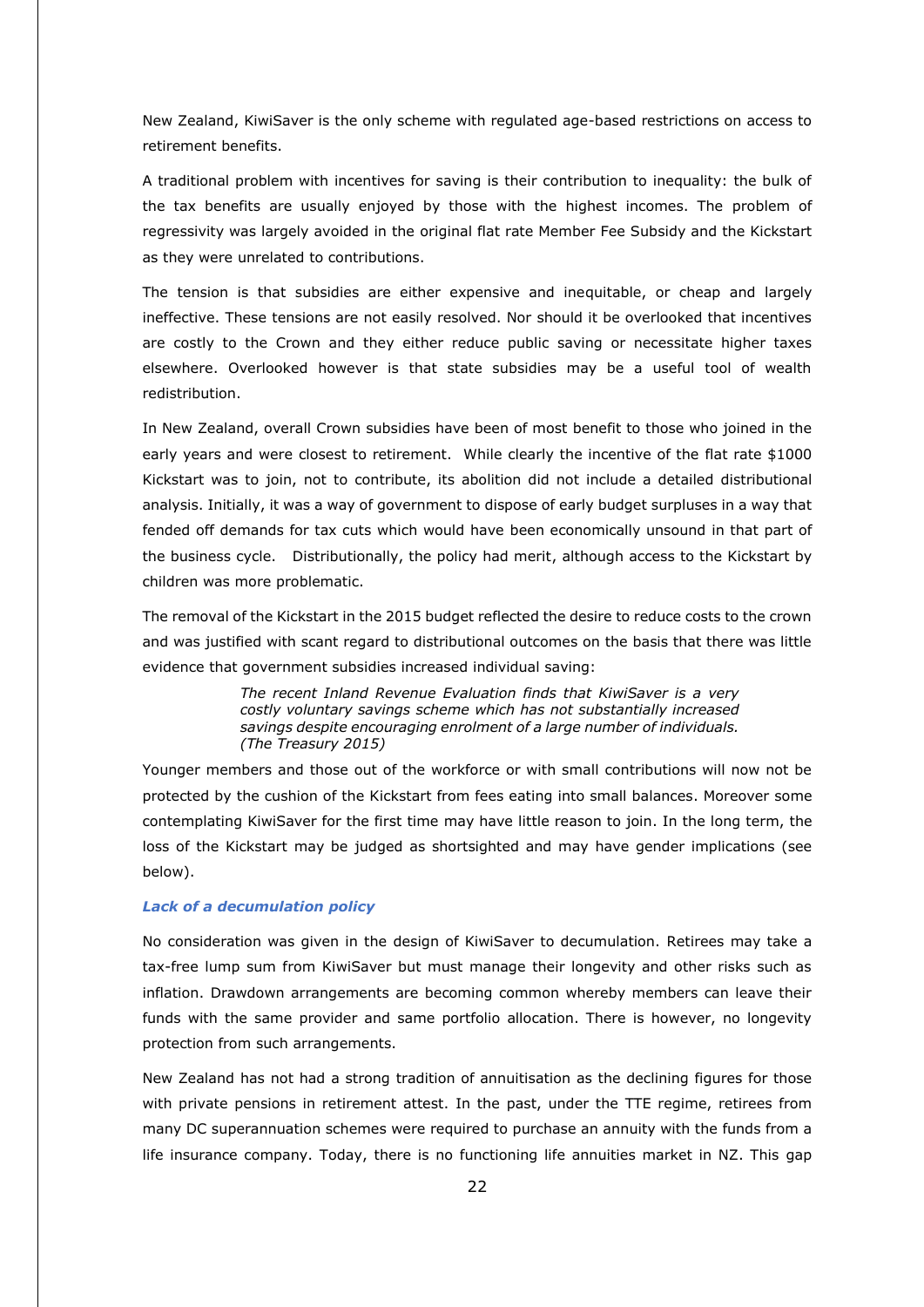reflects not only perceptions of a punitive tax regime, but unaddressed market failure issues. These include the risks of increasing longevity, inflation, high administrative costs and adverse selection. New Zealand provides evidence that without any state interventions, such tax incentives, compulsion, or suitable long-dated, inflation or longevity bonds, the life annuities market disappears (St John 2003, St John 2006, St John 2009).

Without tax incentives, compulsory annuitisation in purely voluntary DC schemes is untenable. Likewise, it is not possible now, ex post, to compel annuitsation of KiwiSaver lump-sums given that was not part of the original voluntary scheme.

Property is a dominant component of wealth for most people and has implications for the drawdown phase in retirement with the possibility of creating synthetic annuities from property with equity release products. In a tax neutral regime for voluntary saving, investing in real estate has continued to appear advantaged. There are few constraints on reaping tax-free capital gains or adverse tax consequences for most people investing in property and in businesses.

However, there is scope in the uniquely New Zealand situation to devise limited value annuities that meet social objectives and for which a tax-funded subsidy may be judged both necessary and appropriate (St John, Dale et al. 2012). There could be, for example, a generic product with complementary branding to KiwiSaver, operating under the same regulatory regime, using the same providers for administration. It may require the state to itself underpin the annuity market and assume the longevity and investment risk (St John 2015).

#### <span id="page-22-0"></span>*Should there be 'holidays' and access to funds for hardship or housing?*

The premise of KiwiSaver is that it is a long-term savings scheme, with the assets not accessible until the age of 65. However, the lock-in can be subverted by the provisions for housing; and there are generous provisions for contributions holidays. These do not give access to the money but stop the future automatic deductions by the employer (and the employer's matching contributions). As noted, less than 5% of members are on a contributions holiday, although most continue to make some contribution to their accounts By allowing up to 5 years for contributions holidays with freely available roll-over provisions employees are enabled to access the member tax credit by contributing only the minimum, thus undermining the saving objectives of auto-enrolment. Nevertheless, such employees may have other pressing needs including mortgages and student loan repayments.

Also, over 11,000 members have accessed their savings for first home deposit, and this purchase is seen as an alternative form of saving for retirement. Nevertheless, in the face of an escalating demand for housing as an investment, some are seeing the ability to access KiwiSaver and increased state subsidies for first homeowners as throwing fuel on the fire.

#### <span id="page-22-1"></span>*Financial literacy and children's participation*

Another intention of KiwiSaver is to encourage the spread of financial literacy. In October 2011, the Retirement Commission's name changed to the Commission for Financial Literacy and Retirement Income, formally recognising the importance of financial literacy in preparation for retirement, and the Commission's work in helping Kiwis manage their money (Crossan 2011).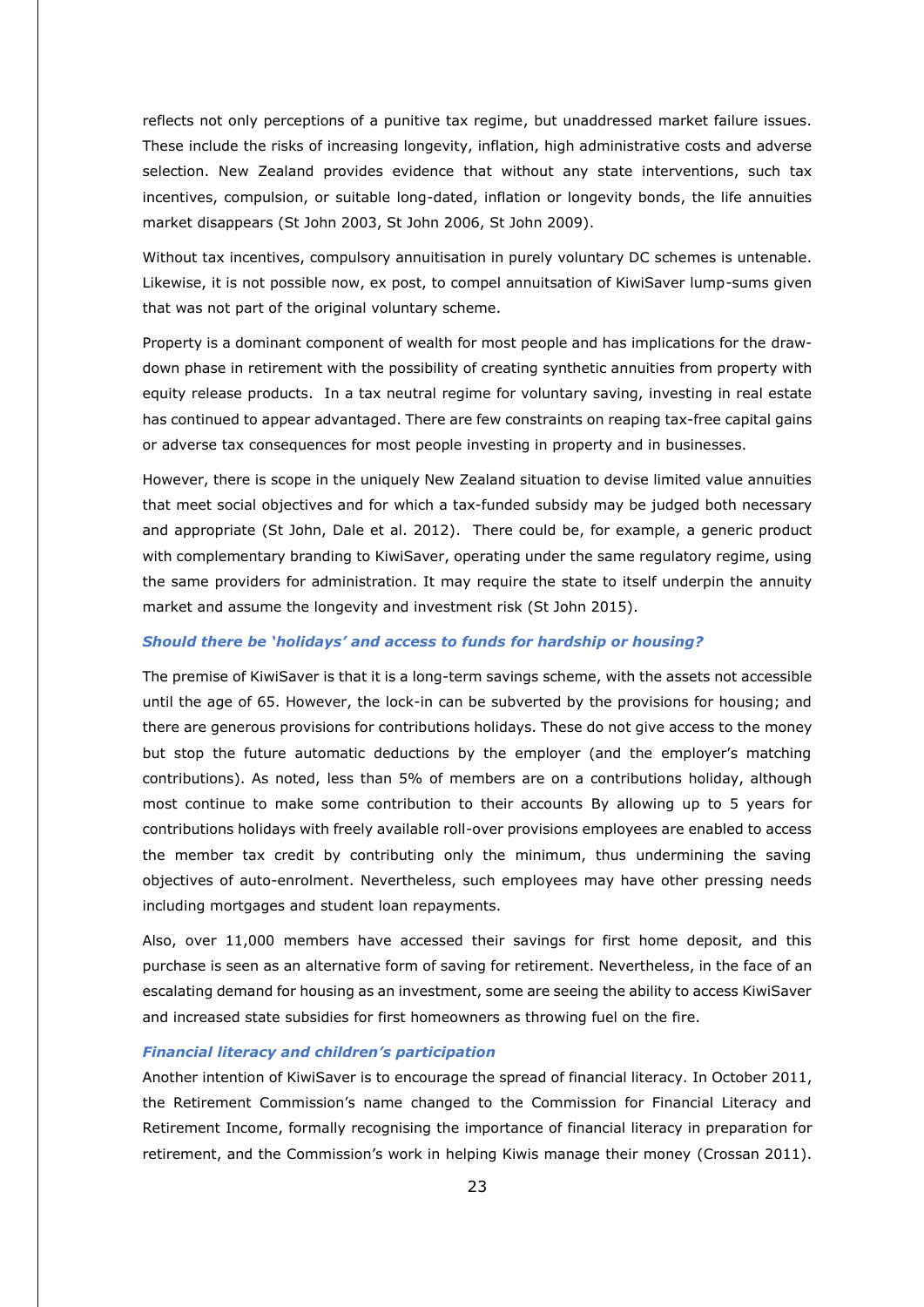The name has since been changed to the Commission for Financial capability but the focus remains.

Improving the financial literacy of the young may justify allowing their participation in KiwiSaver. Their inclusion was more likely to have been accidental and, unfortunately, there are reasons to suspect the impact may be negative. Children have little incentive to contribute to a scheme that locks-up their saving until they reach age 65. Those who had the benefit of the Kickstart may have seen balances either grow very slowly or even diminish over time in nominal terms since fees are not subsidised, providing the perverse object lesson that managed funds are not to be trusted.

About one third of those aged 17 or under, are KiwiSaver members. This figure might be seen by some as admirable, but in the long term, their accounts need continued savings to be commercially viable. Over 90% of such members make no contributions (Financial Markets Authority 2011). Providers find that multiple small, inactive accounts are administratively costly. The abolition of the Kickstart will see new enrolments of children drop away rapidly with little damage to the scheme and its objectives.

A report prepared for the Capital Markets Taskforce (O'Connell 2009), notes that New Zealand has an active and well-supported National Strategy for Financial Literacy led by the CFLRI, and is one of the few countries to have completed a survey of financial literacy levels in the population. While this report found that New Zealand is a world leader in the delivery of financial education in terms of organisation, cost-effectiveness and mode of delivery, it also found education about investing, in particular, could be improved. Most New Zealanders appear to understand the basic concepts of risk, return and diversification, and appreciate that investing is a way to achieve financial goals. However, they are sceptical about share market returns over the long term (O'Connell 2009).

The 2013 *Financial Knowledge and Behaviour Survey* found that since the first survey in 2009, financial knowledge has remained statistically equivalent. However, there have been falls since 2009 in both the ability to make forward calculations (how long to save an additional amount) and backward calculations (how much has already been saved) from a bank statement, and only 32% of New Zealanders understand the impact of compound interest (ColmarBrunton 2013). 19

# <span id="page-23-0"></span>*Gender issues*

-

,

While women are generally disadvantaged by pension arrangements that link retirement income to previous contributions to the paid workforce, KiwiSaver is remarkably egalitarian. First the sweeteners have been inclusive and are of most relative value for low and middle income people, not high income. Second, non-earners are entitled to the same member tax subsidy if they contribute the minimum. Third, the overall scheme includes a universal individualised basic state pension that recognizes unpaid contributions by women.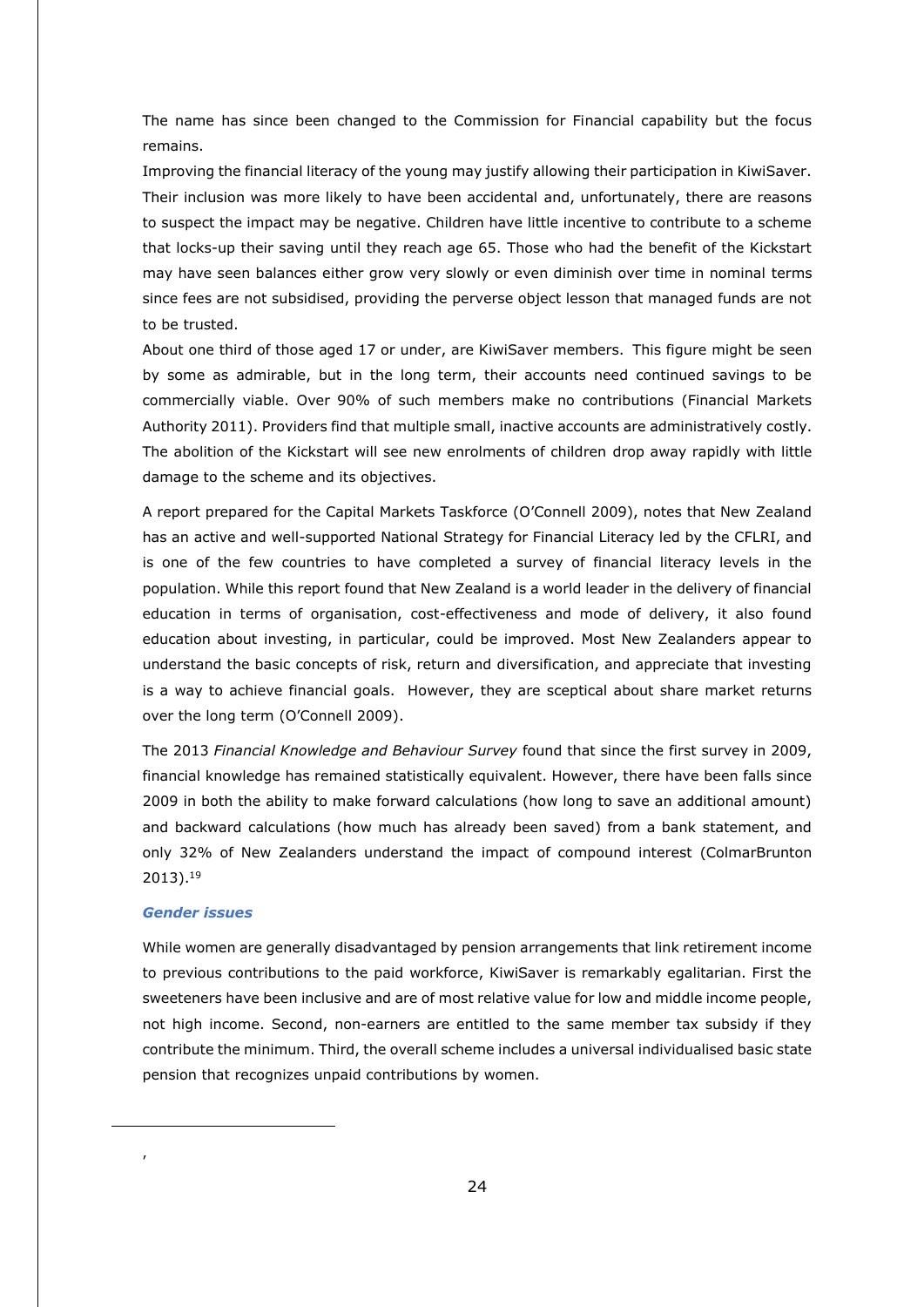Nevertheless access to the employer subsidy requires employment in the paid workforce and over time the median balances held in KiwiSaver schemes can be expected to be significantly below that of men. Guest (2013) compares the average KiwiSaver balances for different ages with the average superannuation balances in Australia to show that there is a much smaller gap for males and females in New Zealand. However the Australian scheme is far more mature than KiwiSaver and the gender gap in New Zealand can be expected to grow over time. Moreover the *median* gap between male and female in either country is much more pronounced.

It is instructive to see that even in a relatively mature scheme and one that is compulsory, the male female imbalance in Australia is pronounced (see Table 7).

- Contributory schemes mean lower average balances for women and lower median balances
- Australia **men** held around 64 per cent of total account balances in 2013/2014 compared to around 36 per cent for women.

**Table 7 Balances in the Superannuation Guarantee Scheme for those close to retirement 2014. Source: Australian Superannuation Funds Association (2015)**

| <b>Balances age 60-64</b> | male      | female    |
|---------------------------|-----------|-----------|
| average                   | \$197,000 | \$105,000 |
| median                    | \$100,000 | \$28,000  |

# <span id="page-24-0"></span>*KiwiSaver purpose and economic impact*

One key lesson from New Zealand is the importance of clarity about the problem to be addressed. When KiwiSaver was first announced, the pivotal problem was seen to be one of low national saving. New Zealand is heavily reliant on foreign saving with persistently large current account deficits (CADs) and accumulated overseas debt. However it was not clear that KiwiSaver was capable of lifting national saving. By the time the legislation was introduced, there was little mention of the problem.

In 2016 there is little rhetoric politically around the national savings objective, and little evidence of KiwiSaver's actual contribution to improving to national saving. Even if there is increased national saving, whether that necessarily influences the growth of the economy through higher and better investment is debateable. It has not prevented the strong housing boom.

Nevertheless, concern about national saving underpinned government's policy announcements for an auto-enrolment day for employees not already auto-enrolled. This policy has not been enacted, possibly because it would be very difficult to administer and increase IR and employer compliance costs, especially if, as is likely, opt-outs increased.

The goal of improving retirement incomes is inherently contradictory in light of both the first goal, and of the increased fiscal pressures in pensions and healthcare brought about by an ageing population (Bell, Blick et al. 2010). Unless there is attention to decumulation issues and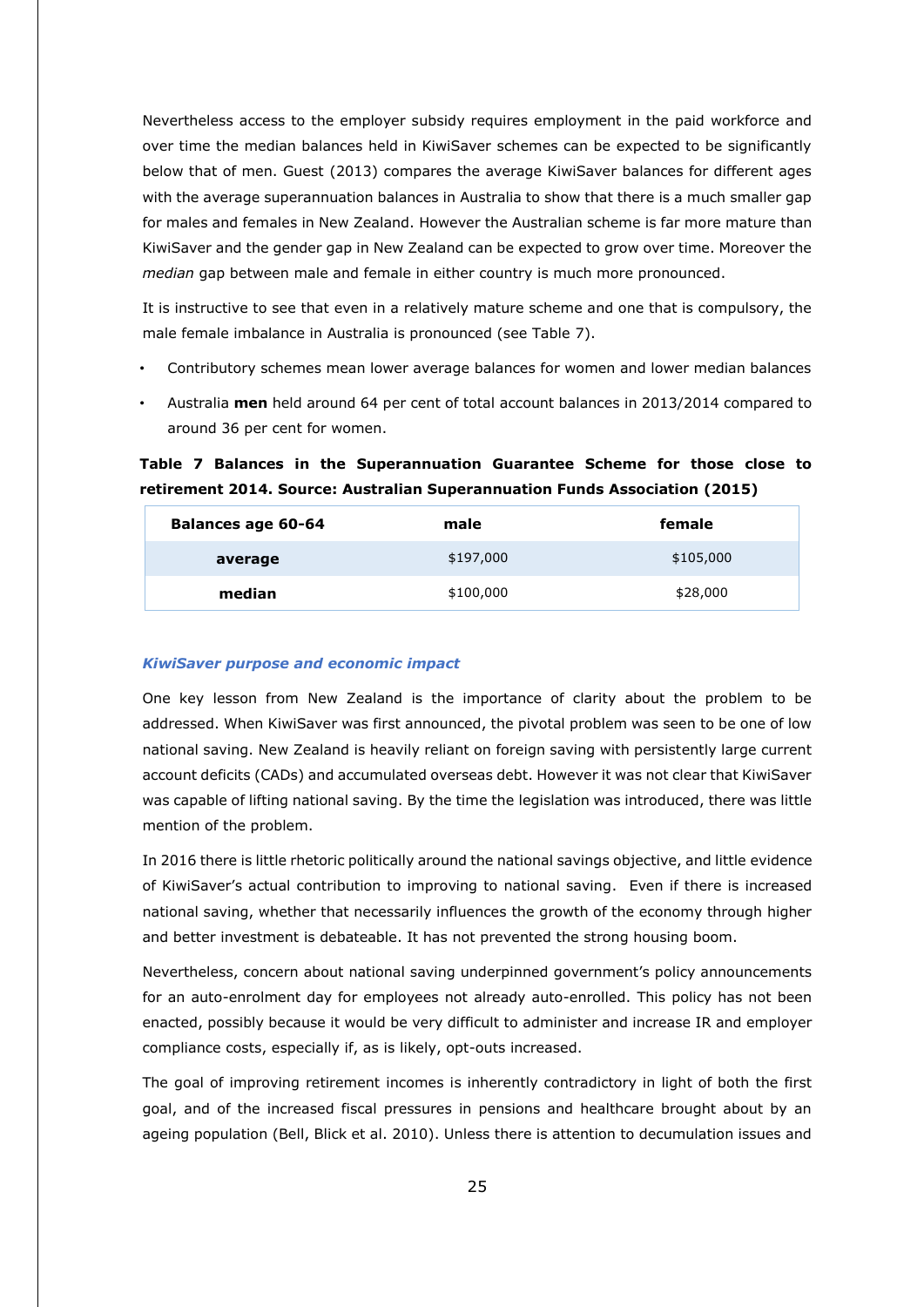some integration with the universal pension, KiwiSaver may simply facilitate extra consumption by the wealthier cohorts of a larger retired population.

Another crucial lesson from the New Zealand experience is that competition among many providers, including default providers, may not improve consumer outcomes and subsequent rationalisation with mergers and takeovers, may be costly.

#### <span id="page-25-0"></span>*Auto-enrolment or compulsion*

KiwiSaver is a form of 'soft compulsion': the lesson may be that it can lead to demands for proper compulsion. The government rejected full compulsion as an alternative to autoenrolment, citing advice from the Savings Working Group (2011). The arguments recognised that there are valid reasons for not joining, especially for those on low incomes, or with large mortgages, or if already in other superannuation schemes. There are also other ways to save, such as repaying mortgages and investing in education that may be more appropriate for certain individuals at certain stages of their lifecycle.

Most KiwiSaver schemes by volume of members are owned by Australian-based financial service providers that have profited by Australia's compulsory retirement savings scheme. Despite the fact that KiwiSaver has been in place only since 2007, there are many calls, especially from the industry, to make it compulsory. In the lead-up to the 2011 and 2014 elections, the Labour Party, the Maori Party and New Zealand First suggested that making KiwiSaver compulsory would create more household saving and solve New Zealand's economic problems. The framework for compulsion is in place; the major changes would be to remove the opt-out and inevitably, the contributions holidays provisions.

Two principal concerns about compulsion are: forcing those who cannot afford it to be in the scheme, and the inevitable need to integrate KiwiSaver with NZS.

Evidence from Australia suggests that compulsion has not stopped offsetting borrowing that sees retirees reach retirement with more debt and low balances by disadvantaged groups such as women. Compulsion including the employer matching contribution, may please people who work in payroll and in financial service provision but would also be seen as an additional cost to employers.

Given the contribution that taxpayers make to the accumulation of KiwiSaver benefits, it would seem logical that a future government might link NZS and KiwiSaver through a means-test much as in Australia. Such and integration may undermine the advantages of a universal pension, although there is a case that can be made for more clawback on NZS using the tax system (St John 2015).

# <span id="page-25-1"></span>**7. Conclusion**

Based on the events of the last nine and a bit years, New Zealand can expect KiwiSaver to continue to 'evolve', complementing the small remaining employer-subsidised superannuation and retail schemes. Along with strong branding, auto-enrolment may have played a useful role in establishing acceptance of the scheme, and fewer net opt-outs over time is encouraging. The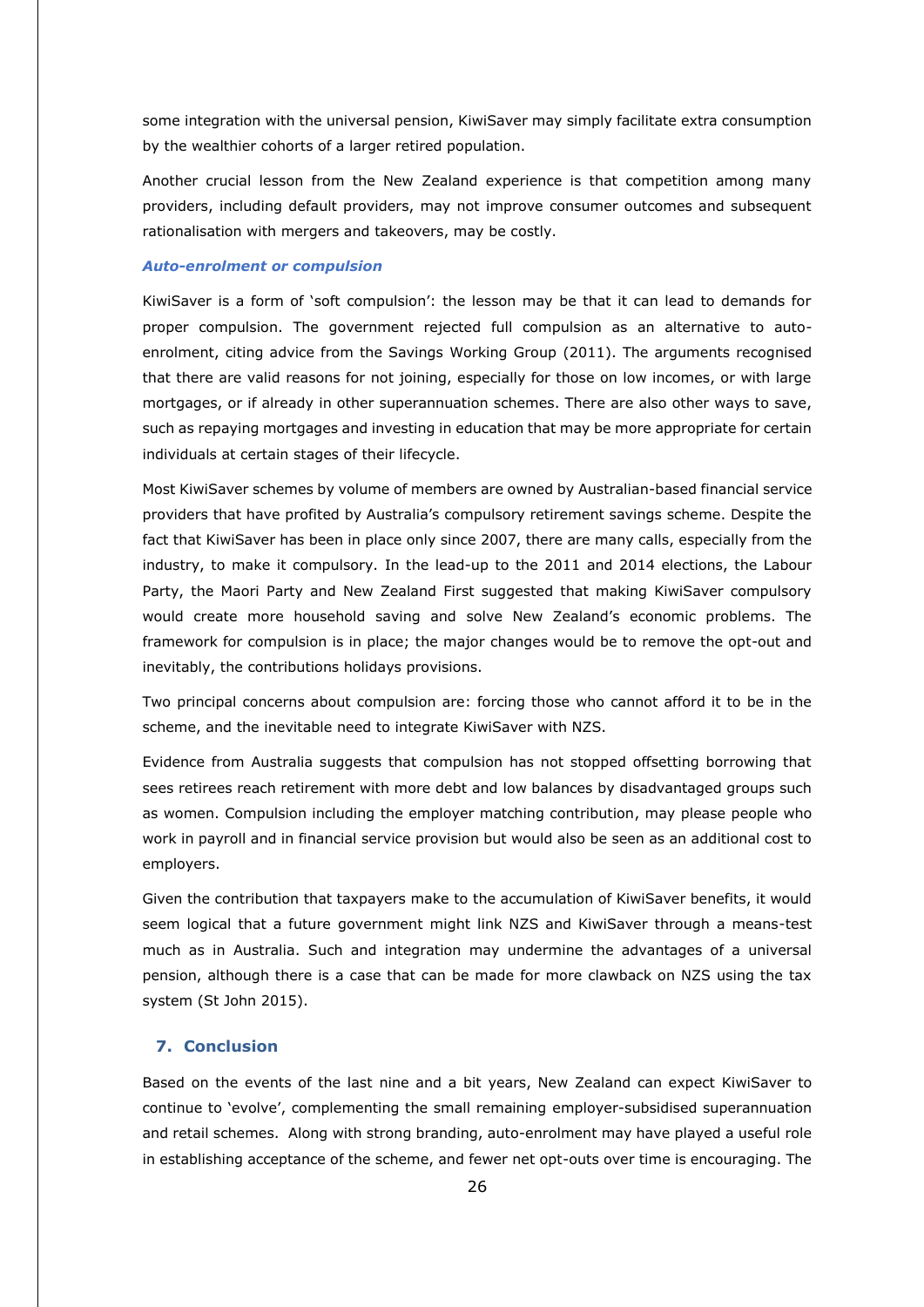role of contributions holidays in undermining the effects of auto-enrolment must be balanced against the flexibility it provides for individuals to save at appropriate times.

The KiwiSaver experience shows that despite the many changes over time, it is well accepted by the public, as evidenced by the remarkable take-up of the scheme. Employers and the IR have experienced extra compliance costs in the auto-enrolment processes but there has been only mild opposition from employers. One of the clear advantages of the New Zealand scheme is that it is fully portable with unique identifiers that allows the Inland Revenue to act as the clearing-house.

New Zealand's experience may suggest that large incentives to get the scheme off the ground and entice people to remain opted-in may be then reduced significantly ex post with little impact on membership. Moreover, non-indexation of core tax-funded subsidies allows the real cost of fixed incentives to reduce over time. When there are options to only pay in the minimum amount to attract the government subsidy, many middle income and higher income people who are already saving may simply shift from non-subsidised saving to KiwiSaver to qualify for the subsidies. Some cautions and caveats are needed however as some sweeteners may be needed to get the target group of those who otherwise would not save anything to actually join. The abolition of the Kickstart is likely to impact the most on women out of the workforce and young adults.

The employer contribution may provide an additional incentive for employees to opt in or stay auto-enrolled. However, it raises an issue of remuneration policy and unfairness for those who are not in KiwiSaver, given they effectively miss out on part of their pay and suffer wages that rise less quickly over time as employers shift the incidence to all workers through lower future pay increases.

One solution to this problem is compulsion, or simply requiring employee contributions at the 6% rate. But the real issue around the compulsion debate should be whether the costs to those who are compelled to save in a non-optimal way, can be justified by the higher good. The higher good may be the welfare of those compelled, or it may be increased national saving.

Opening the scheme to children has little justification, and most young adults need help today to pay debts and mortgages before they save for tomorrow. Compensating them by offering housing subsidies only muddies the waters and adds complexity.

New Zealand's experience shows that too many providers, and fees that are too high can be wasteful of resources and therefore costly to consumers. It is important to get the regulatory framework and the default arrangements right from the beginning. Poor returns and high fees seem to be best tackled with the sunlight policy and media attention, rather than relying on competition alone although new not for profit entrants to KiwiSaver may prove valuable.

The New Zealand experience also shows the danger of setting up savings scheme without attention to decumulation. Although KiwiSaver rules and conditions have been regularly changed since its inception, it would be difficult to gain acceptance of compulsion to annuitise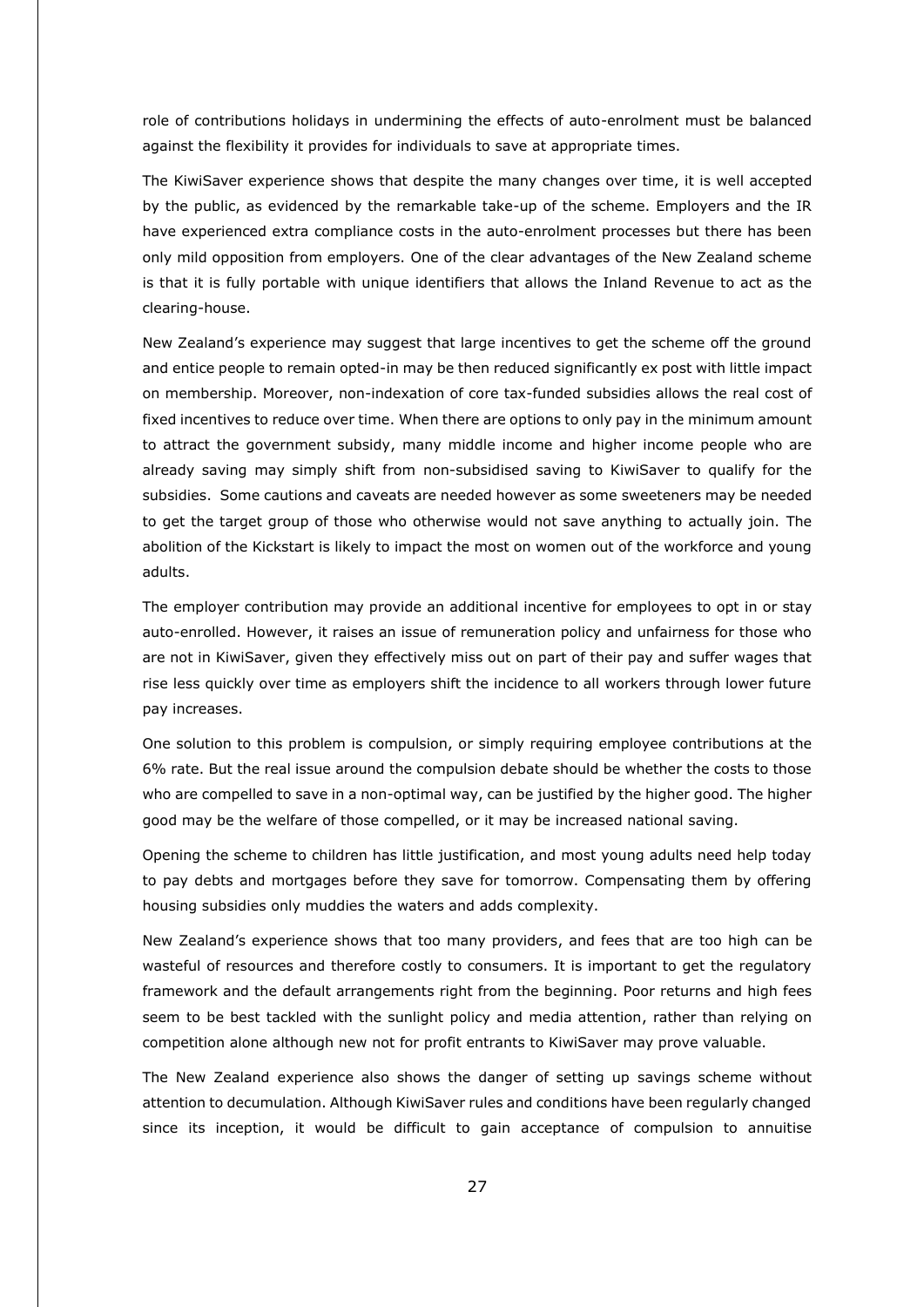accumulated savings when people joined on the understanding they would have free choice over their lump-sums.

To the extent that the scheme is evaluated against its objectives, the objectives must be clear: Is KiwiSaver's purpose to benefit the individual in retirement? Is it to reduce the pressures on the economy of an ageing population? Is KiwiSaver supposed to solve the national saving problem? Or, is it to expand the managed fund industry? As long as the purposes remain unclear, the scheme is vulnerable to the industry's determining the design of the scheme to meet its own objectives.

The major focus ought to be firmly on improving the outcomes of security in retirement for those who have not traditionally enjoyed the advantages of work-based plans. If the needs of formerly disenfranchised people, including many women and other disadvantaged groups, are placed at the centre, KiwiSaver must be redesigned to achieve meaningful amounts of extra income for them to supplement the state pension. Of course issues of affordability are important but objectives such as enhancing national saving are secondary to the design of a comprehensive retirement system that aims for a more equitable division of future output.

Finally, KiwiSaver is now a firmly established part of the New Zealand retirement income framework. KiwiSaver has the potential to contribute to financial literacy and it reminds people of their need to prepare for retirement. However it is crucial to see the importance of a secure first tier of a well-supported universal state pension that has comprehensive coverage. KiwiSaver needs to be adapted to provide secure and regular supplementary income in retirement. Once this is addressed the New Zealand framework may indeed be a model for reform in other countries such as Ireland.

# **References**

Australian Superannuation Funds Association (2015) Superannuation account balances by age and gender.

DOI[:https://www.google.co.nz/search?q=australian+supernnauiton+gender&gws\\_rd=cr&e](https://www.google.co.nz/search?q=australian+supernnauiton+gender&gws_rd=cr&ei=suLMV8inJIqq0gS2nInwAw) [i=suLMV8inJIqq0gS2nInwAw](https://www.google.co.nz/search?q=australian+supernnauiton+gender&gws_rd=cr&ei=suLMV8inJIqq0gS2nInwAw)

- Bell, M., et al. (2010). Challenges and Choices: Modelling New Zealand's Long-term Fiscal Position Wellington, New Zealand Treasury.
- Benoît Cœuré: (2014). On the optimal size of the financial sector. ECB Conference, Optimal size of the financial sector. Frankfurt, Bank of International Settlements
- Beshears, J., et al. (2006). "The Importance of Default Options for Retirement Savings Outcomes: Evidence from the United States." National Bureau of Economic Research Working Paper(no. 12009.).
- Calderon-Colin, R., et al. (2010). "Consumer confusion: the choice of pension fund manager in Mexico." Pension Economics and Finance 9(1): 43 - 74.
- Capital Markets Development Taskforce (2009) Capital markets matter. DOI: [http://www.med.govt.nz/business/economic-development/pdf-docs-library/cmd-capital](http://www.med.govt.nz/business/economic-development/pdf-docs-library/cmd-capital-markets-matter-full-report.pdf)[markets-matter-full-report.pdf](http://www.med.govt.nz/business/economic-development/pdf-docs-library/cmd-capital-markets-matter-full-report.pdf)
- Chamberlain, M. and M. Littlewood (2010). Towards a more rational tax treatment of collective investment vehicles and their investors. Auckland, Retirement Policy and Research Centre, Department of Economics, University of Auckland.
- ColmarBrunton (2013). Financial Knowledge and Behaviour Survey 2013. Wellington, Commission for Financial Literacy and Retirement Income..
- Council of Trade Unions (2016) CTU Report on Budget 2016. DOI: <http://union.org.nz/sites/union.org.nz/files/CTU-Report-on-Budget-2016.pdf>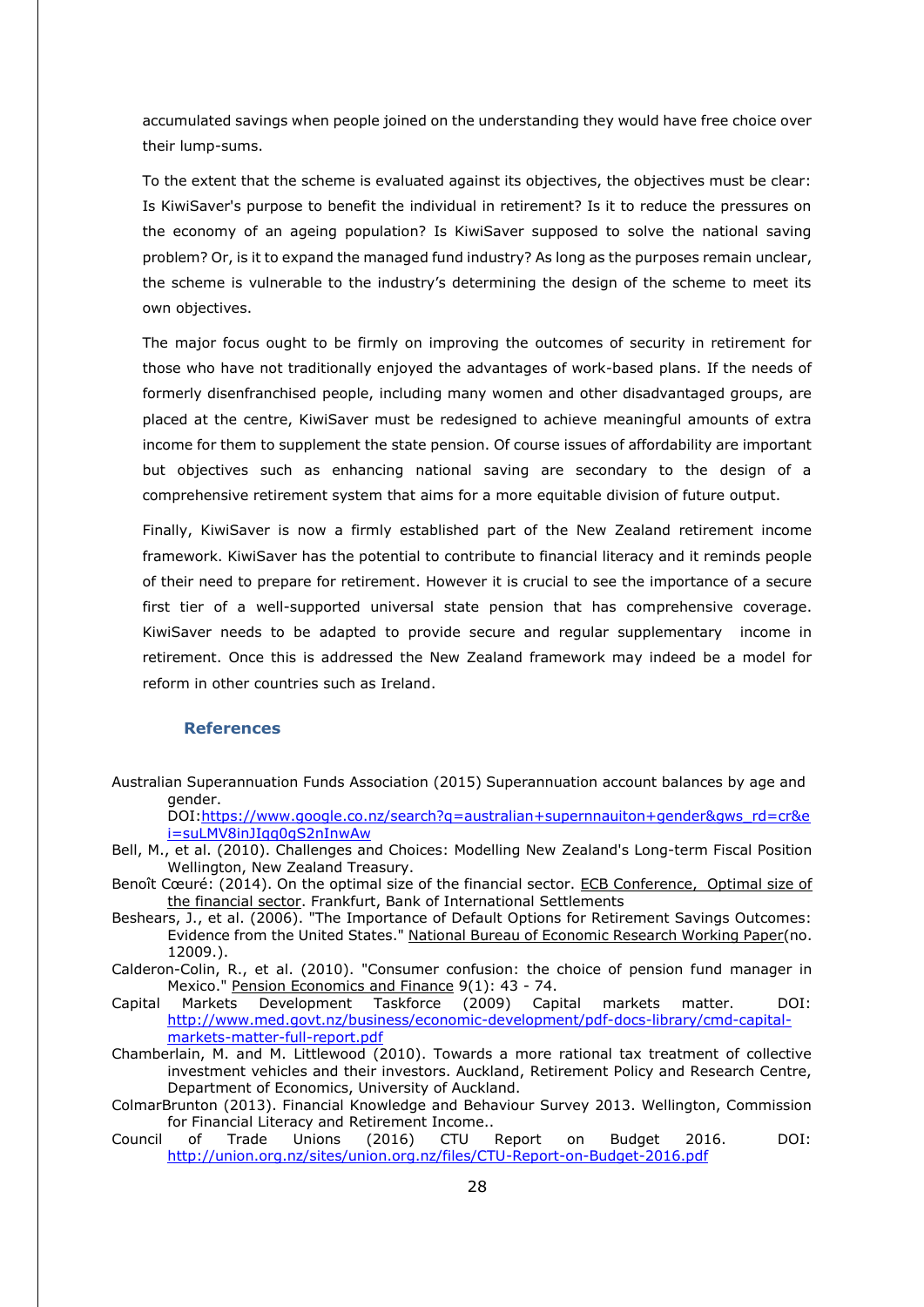Crossan, D. (2011). Name change recognises work of Retirement Commission. Media release 6 October 2011. Wellington, Commission for Financial Literacy and Retirement Income.

Cullen, M. (2006). KiwiSaver - security and choice. Media Release 28 February 2006. Wellington, New Zealand Government.

Cullen, M. (2007). "Budget Speech 2007." from [http://www.beehive.govt.nz/?q=node/29338.](http://www.beehive.govt.nz/?q=node/29338)

- Financial Markets Authority (2011). Report of the Financial Markets Authority (in respect of the KiwiSaver Act 2006) for the year ended 30 June 2011. Wellington, Financial Markets Authority.
- Financial Markets Authority (2013b). KiwiSaver Report, For the year ended 30 June 2013. Wellington.

Financial Markets Authority (2015) KiwiSaver annual report 2015.

Financial Markets Authority (2015). KiwiSaver Annual Report. Year ended June 2015.

Financial Markets Authority (2016). Superannuaton schemes statistics Year ended December 2015.

- Gaynor, B. (2010) KiwiSavers need to be more adventurous. **24th April**,
- Guest, R. (2013). Comparison of the New Zealand and Australian retirement income systems. Background paper for the 2013 Review of retirement income policy. Commission for Financial Literacy
- Heuser, A., et al. (2015). Review of the KiwiSaver Fund Manager Market Dynamics and Allocation of Assets, The NZ Treasury.
- Inland Revenue (2015). KiwiSaver evaluation: Final summary report. A joint agency evaluation 2007–2014.
- Inland Revenue (2016) KiwiSaver statistics DOI:<http://www.kiwisaver.govt.nz/statistics/>
- Inland Revenue Department (2009). KiwiSaver Evaluation: Six-monthly Report: July December 2008. Wellington, Inland Revenue Department.
- Inland Revenue Department (2016). "Kiwisaver Statistics as at 30th June 2016." 2016, from [http://www.kiwisaver.govt.nz/statistics/ks-stats-10-03-31.html.](http://www.kiwisaver.govt.nz/statistics/ks-stats-10-03-31.html)
- KiwiSaver Act (2006). New Zealand.
- Ministry of Social Development (2016). Description of New Zealand's current retirement incomes policies. Background paper for the Retirement Commissioner's 2016 review of Retirement Income Policy Ministry of Social Development. Wellington.
- New Zealand Superannuation Fund (2015). Annual Report.
- O'Connell, A. (2009). Financial Literacy in New Zealand, A Report Prepared for the Capital Market Development Taskforce. Wellington.
- OECD (2011). Pensions at a Glance 2011. Retirement-income Systems in OECD and G20 Countries OECD Publishing**:** 348.
- OECD (2015). OECD Economic Surveys NEW ZEALAND. Paris, OECD.
- Savings Product Working Group (2004). A future for work-based savings in New Zealand: final report of the savings product working group. Wellington.
- Savings Working Group (2011). Saving New Zealand: reducing vulnerabilities & barriers to growth and prosperity. . Wellington, The Treasury.
- St John, S. (2003). The role of annuities in the New Zealand retirement incomes policy mix. Paper prepared for the Periodic Report Group. Wellington. [http://www.treasury.govt.nz/prg/background.asp.](http://www.treasury.govt.nz/prg/background.asp)
- St John, S. (2006). The policy implications of decumulation in retirement in New Zealand. A background paper prepared for the Retirement Commission. Wellington, Retirement Commission**:** 1-39.
- St John, S. (2007a). "New Zealand's experiment in tax neutrality for retirement saving " The Geneva Papers **32**: 532-552.
- St John, S. (2007b). "Farewell to tax neutrality: the implications for an aging population." Economic and Labour Relations Review **18** (1): 27-52.
- St John, S. (2009). The Annuities Market in New Zealand. Wellington, Ministry of Economic Development, For the Capital Markets Taskforce Report.
- St John, S. (2015). Improving the affordability of New Zealand Superannuation. Working Paper 2015-1. Auckland, Retirement Policy and Research Centre, the University of Auckland.
- St John, S. (2015). "KiwiSpend: The state option for a modest annuity for middle income people." Retirement Policy and Research Centre Working Paper (forthcoming )
- St John, S. and T. Ashton (1993). Private pensions in New Zealand: Can they avert the crisis? Wellington, Institute of Policy Studies.
- St John, S., et al. (2012). "A new approach to funding the costs of New Zealand's ageing population." New Zealand Population Review **38**: 55 - 76.
- St John, S., et al. (2014). Now we are six. Lessons from New Zealand's KiwiSaver. Working paper 2014-1. Auckland, Retirement Policy and Research Centre.